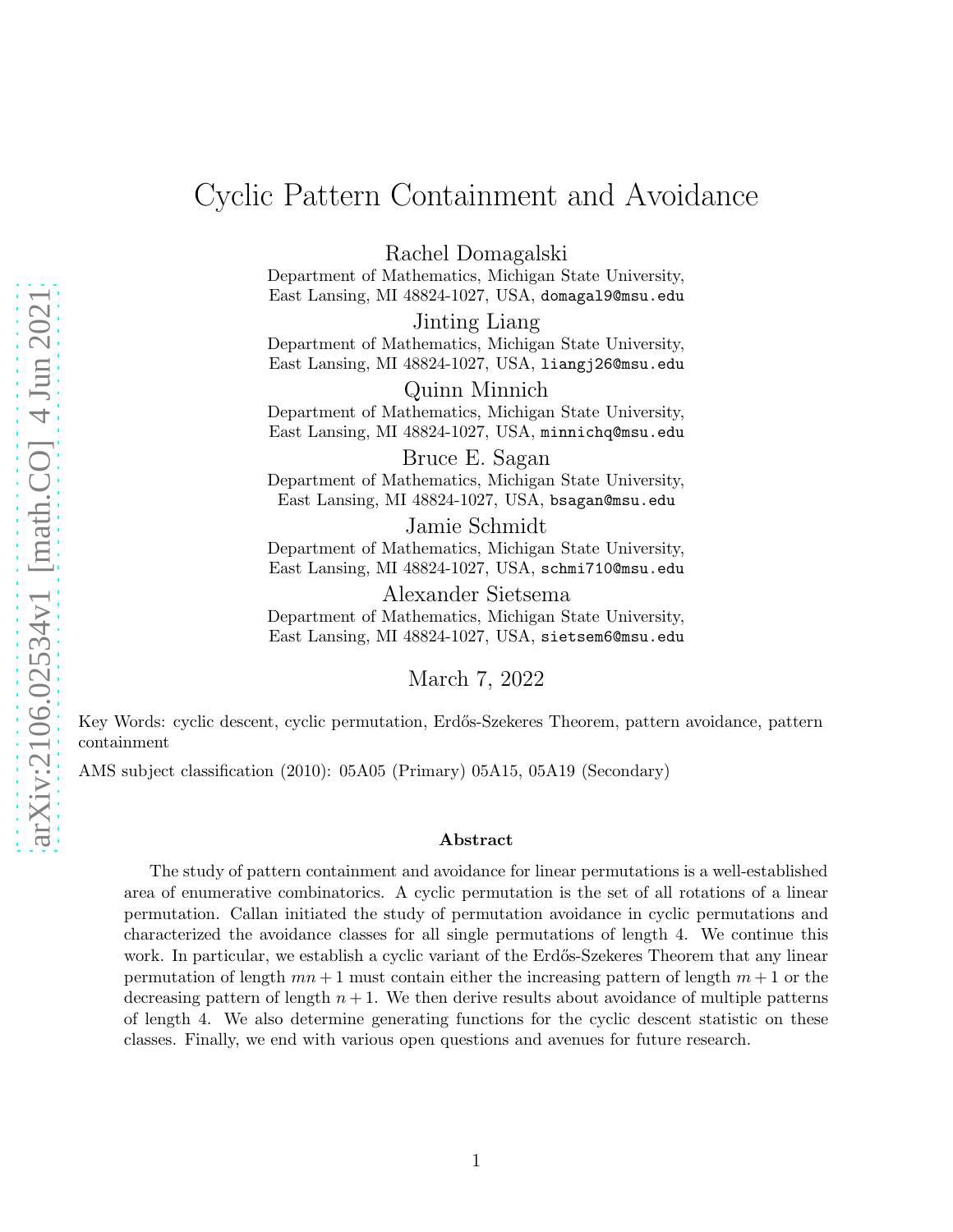

<span id="page-1-0"></span>Figure 1: The graph of 42351 on the left and of [42351] on the right

## 1 Introduction

We first review some notions from the well-studied theory of patterns in (linear) permutations. More information on this topic can be found in the texts of Bóna [Bón04], Sagan [\[Sag20\]](#page-22-0), or Stanley [\[Sta97,](#page-22-1) Sta99. Let N be the nonnegative integers. If  $m, n \in \mathbb{N}$  then we define  $[m, n] = \{m, m + 1, \ldots, n\}$ which we abbreviate to  $[n] = [1, n]$  when  $m = 1$ . Consider the symmetric group  $\mathfrak{S}_n$  of all permutations  $\pi = \pi_1 \pi_2 \dots \pi_n$  of  $[n]$  written in one-line notation. We call n the length of  $\pi$  and write  $|\pi| = n$ . We will sometimes put commas between the elements of  $\pi$  for readability. We say that two sequences of distinct integers  $\pi = \pi_1 \dots \pi_k$  and  $\sigma = \sigma_1 \dots \sigma_k$  are order isomorphic, written  $\pi \cong \sigma$ , whenever  $\pi_i < \pi_j$  if and only if  $\sigma_i < \sigma_j$ . If  $\sigma \in \mathfrak{S}_n$  and  $\pi \in \mathfrak{S}_k$  then  $\sigma$  contains  $\pi$  as a pattern if there is a subsequence  $\sigma'$  of  $\sigma$  with  $|\sigma'| = k$  and  $\sigma' \cong \pi$ . If no such subsequence exists then  $\sigma$  avoids  $\pi$ . We use the notation

$$
Av_n(\pi) = \{ \sigma \in \mathfrak{S}_n \mid \sigma \text{ avoids } \pi \}
$$

for the *avoidance class* of  $\pi$ . For example  $\sigma = 42351$  contains the pattern  $\pi = 3241$  because of the subsequence 4251 among others. But it avoids 1234 because it has no increasing subsequence of length 4. One can extend this notion to sets of permutations Π by letting

$$
Av_n(\Pi) = \{ \sigma \in \mathfrak{S}_n \mid \sigma \text{ avoids all } \pi \in \Pi \} = \bigcap_{\pi \in \Pi} Av_n(\pi).
$$

A famous theorem of Erdős and Szekeres [\[ES35\]](#page-22-3) can be stated in terms of pattern containment and avoidance. Let

$$
\iota_n=12\ldots n
$$

and

$$
\delta_n=n\ldots 21
$$

be the increasing and decreasing permutations of length  $n$ , respectively.

<span id="page-1-1"></span>**Theorem 1.1** ([\[ES35\]](#page-22-3)). Suppose  $m, n \in \mathbb{N}$ . Then any  $\sigma \in \mathfrak{S}_{mn+1}$  contains either  $\iota_{m+1}$  or  $\delta_{n+1}$ . This is the best possible in that there exist permutations in  $\mathfrak{S}_{mn}$  which avoid both  $\iota_{m+1}$  and  $\delta_{n+1}$ .  $\Box$ 

The *diagram* of  $\pi \in \mathfrak{S}_n$  is the collection of points  $(i, \pi_i)$  in the first quadrant of the Cartesian plane. The graphical representation of  $\pi = 42351$  is given on the left in Figure [1.](#page-1-0) It follows that we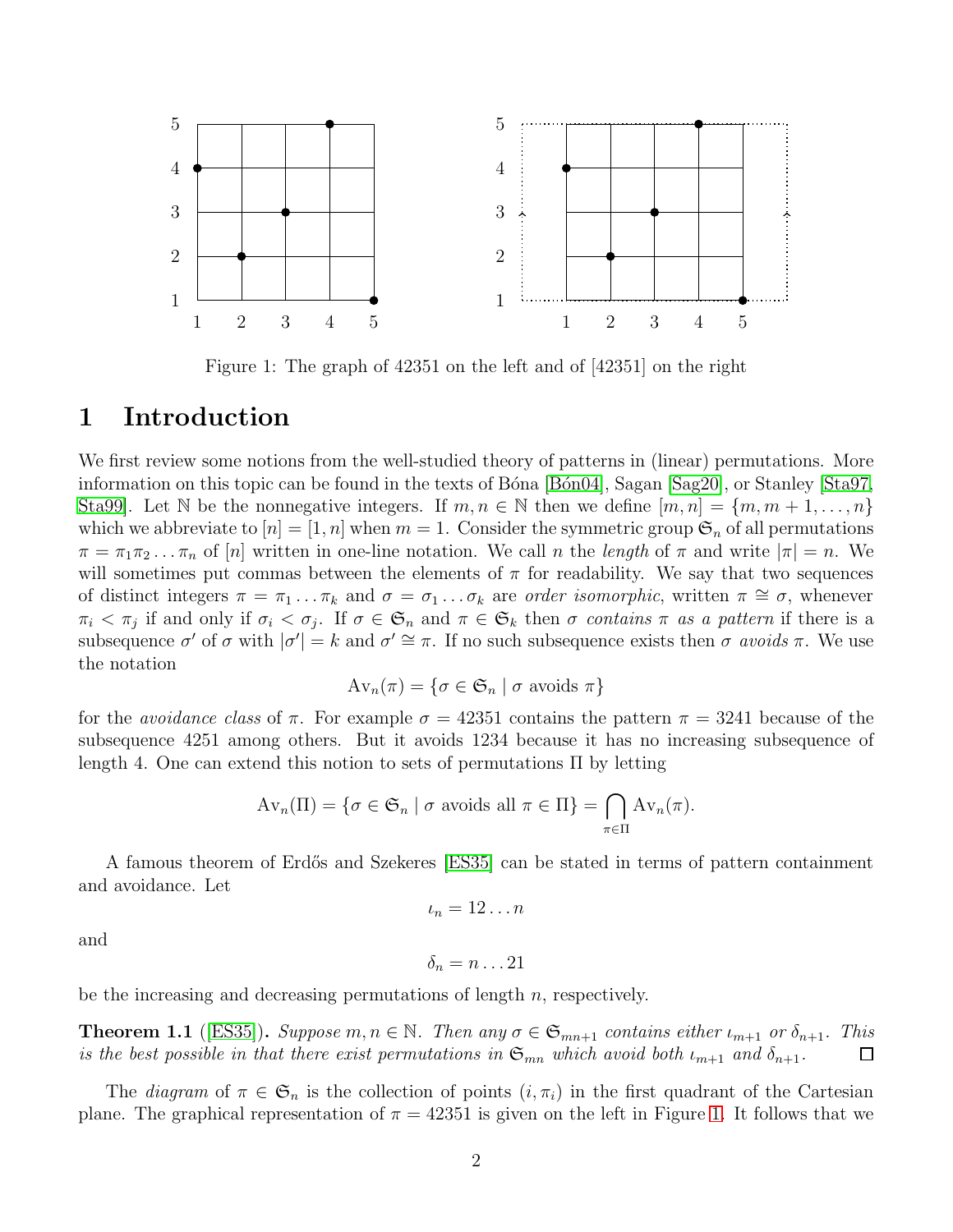can act on  $\pi$  with the dihedral group of the square

$$
D_4 = \{\rho_0, \rho_{90}, \rho_{180}, \rho_{270}, r_0, r_1, r_{-1}, r_{\infty}\}\
$$

where  $\rho_{\theta}$  is rotation counterclockwise through  $\theta$  degrees and  $r_m$  is reflection in a line of slope m. We wish to write some of these rigid motions in terms of the one-line notation for  $\pi = \pi_1 \pi_2 \dots \pi_n$ . Reflection in a vertical line gives the *reversal* of  $\pi$  which is

$$
\pi^r = \pi_n \dots \pi_2 \pi_1.
$$

Similarly, reflection in a horizontal line results in the *complement* of  $\pi$ 

$$
\pi^c = n + 1 - \pi_1, \ \ n + 1 - \pi_2, \ \ \ldots, \ \ n + 1 - \pi_n.
$$

Combining these two operations gives rotation by 180 degree or *reverse complement* 

$$
\pi^{rc} = n + 1 - \pi_n, \ \ldots, \ \ n + 1 - \pi_2, \ \ n + 1 - \pi_1.
$$

We apply any of these operations to sets of permutations by applying them to each element of the set.

We can use diagrams to inflate permutations. If we are given  $\pi = \pi_1 \pi_2 \dots \pi_n \in \mathfrak{S}_n$  and permutations  $\sigma_1, \sigma_2, \ldots, \sigma_n$  then the *inflation of*  $\pi$  *by the*  $\sigma_i$  is the permutation  $\pi \langle \sigma_1, \sigma_2, \ldots, \sigma_n \rangle$  whose diagram is obtained from that of  $\pi$  by replacing each vertex  $(i, \pi_i)$  by a copy of  $\sigma_i$ . For example, given  $\pi = 132$  and  $\sigma_1, \sigma_2, \sigma_3$  then a schematic of the diagram of  $132\langle \sigma_1, \sigma_2, \sigma_3 \rangle$  is given on the right in Figure [2.](#page-3-0) More concretely, if  $\sigma_1 = 21$ ,  $\sigma_2 = 1$ , and  $\sigma_3 = 213$  then

$$
132\langle \sigma_1, \sigma_2, \sigma_3 \rangle = 216435.
$$

We say that patterns  $\pi$  and  $\pi'$  are *Wilf equivalent*, written  $\pi \equiv \pi'$ , if  $\# Av_n(\pi) = \# Av_n(\pi')$  for all  $n \in \mathbb{N}$  where the hash symbol denotes cardinality. This definition extends in the obvious way to sets of patterns. Note that if  $\pi$  and  $\pi'$  are Wilf equivalent then both must be in the same  $\mathfrak{S}_n$ . It is easy to see that if  $\phi \in D_n$  then  $\pi \equiv \phi(\pi)$  and so these are called *trivial Wilf equivalences*. As is well known, all elements of  $\mathfrak{S}_3$  are Wilf equivalent.

**Theorem 1.2.** If  $\pi \in \mathfrak{S}_3$  then

$$
\#\operatorname{Av}_n(\pi) = C_n
$$

where  $C_n = \frac{1}{n+1} {2n \choose n}$  $\binom{2n}{n}$  it the nth Catalan number.

Trivial Wilf equivalence carries over to sets Π of permutations. Simion and Schmidt [\[SS85\]](#page-22-4) determined all Wilf equivalences among the  $Av_n(\Pi)$  for all  $\Pi \subseteq \mathfrak{S}_3$ .

A permutation statistic is a map st :  $\biguplus_{n\geq 0} \mathfrak{S}_n \to S$  where S is some set. Many statistics are based on the descent set statistic which is

$$
\operatorname{Des}\pi=\{i\mid \pi_i>\pi_{i+1}\}.
$$

The elements  $i \in \text{Des } \pi$  are called *descents* and if  $\pi_i < \pi_{i+1}$  then i is called an *ascent*. Four famous statistics related to Des are the the descent number statistic

$$
\mathrm{des}\,\pi=\#\mathrm{Des}\,\pi
$$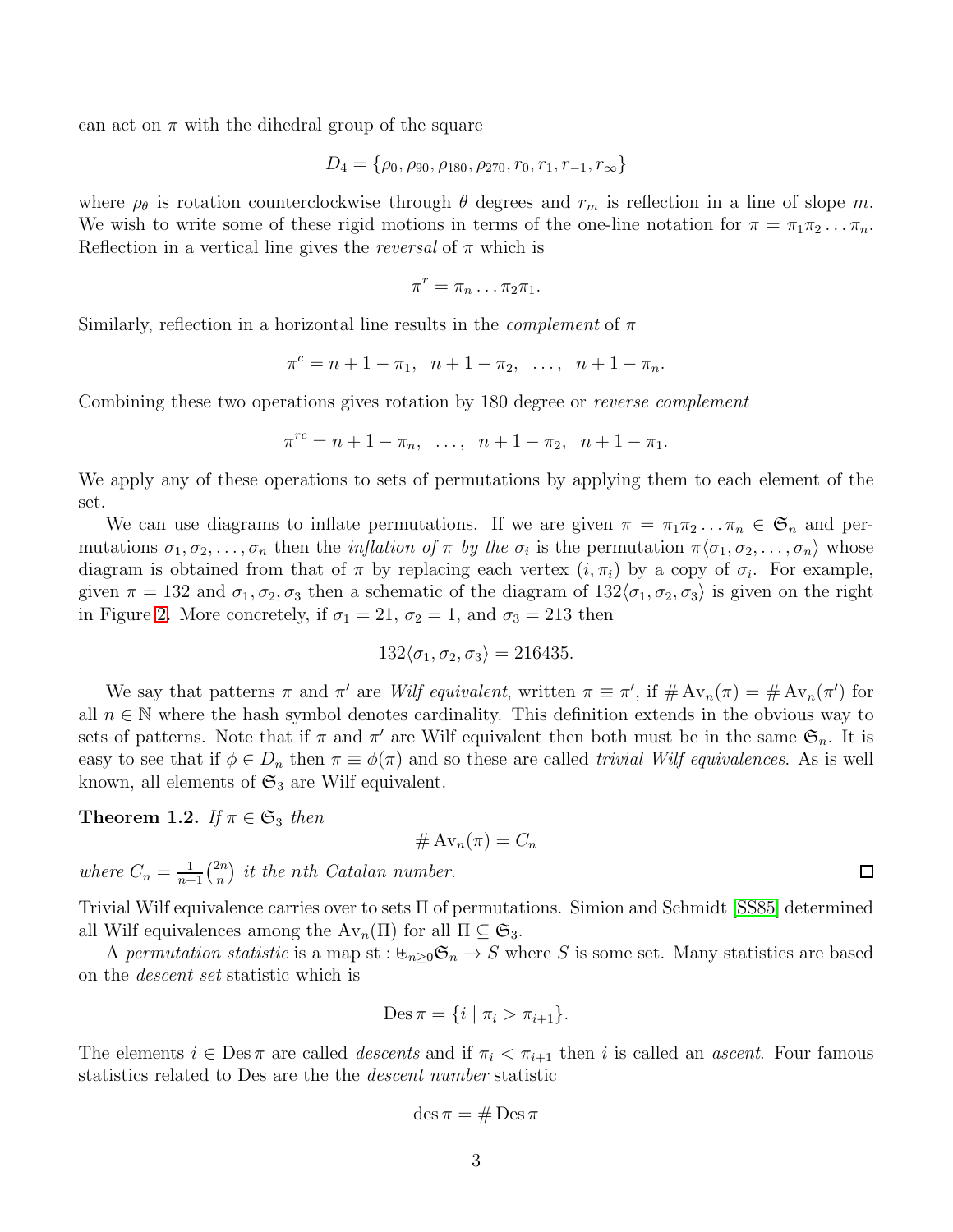

<span id="page-3-0"></span>Figure 2: The diagram of 132 (left) and  $132\langle\sigma_1, \sigma_2, \sigma_3\rangle$  (right)

the major index statistic

$$
\mathrm{maj}\,\pi = \sum_{i \in \mathrm{Des}\,\pi} i,
$$

the inversion statistic

$$
\text{inv}\,\pi = \#\{(i,j) \mid i < j \text{ and } \pi_i > \pi_j\},
$$

and the excedance statistic

$$
\csc \pi = \# \{ i \mid \pi(i) > i \}.
$$

Let st be a statistic whose range is N and q be a variable. If  $\Pi$  is a set of patterns then its avoidance class has a corresponding generating function

$$
F_n^{\rm st}(\Pi) = F_n^{\rm st}(\Pi; q) = \sum_{\sigma \in \text{Av}_n(\Pi)} q^{\text{st}\,\sigma}.
$$

Say that  $\Pi$  and  $\Pi'$  are st-Wilf equivalent and write  $\Pi \equiv \Pi'$  if  $F_n^{\rm st}(\Pi) = F_n^{\rm st}(\Pi')$  for all  $n \geq 0$ . Clearly st-Wilf equivalence implies Wilf equivalence. The maj- and inv-Wilf equivalence classes for  $\Pi \subseteq \mathfrak{S}_3$ were determined by Dokos, Dwyer, Johnson, Sagan, and Selsor [\[DDJ](#page-21-1)+12].

If  $\pi = \pi_1 \pi_2 \dots \pi_n \in \mathfrak{S}_n$  then the corresponding cyclic permutation is the set of all rotations of  $\pi$ , denoted

 $[\pi] = {\pi_1 \pi_2 \dots \pi_n, \pi_2 \dots \pi_n \pi_1, \dots, \pi_n \pi_1 \dots, \pi_{n-1}}.$ 

Continuing our example from the beginning of the section,

 $[42351] = \{42351, 23514, 35142, 51423, 14235\}.$ 

If necessary, we will call permutations from  $\mathfrak{S}_n$  linear to distinguish them from their cyclic cousins. We also use square brackets to denote cyclic analogues of objects defined in the linear case. For example,  $[\mathfrak{S}_n]$  is the set of all cyclic permutations of length n. We say a cyclic permutation  $[\sigma]$ contains  $[\pi]$  as a pattern if there is some rotation  $\sigma'$  of  $\sigma$  which contains  $\pi$  linearly. Otherwise  $\sigma$  avoids  $\pi$ . In our perennial example, even though 42351 avoids 1234 we have that [42351] contains [1234] since the rotation 14235 has the copy 1235 of this pattern. Given a set [Π] of cyclic patterns the cyclic avoidance class  $Av_n[\Pi]$  is defined as expected. Note that when using a specific set of cyclic permutations the square brackets will be put around the permutations themselves, for example,  $Av_n([\pi], [\pi'])$ . Callan [\[Cal\]](#page-21-2) determined  $\# Av_n[\pi]$  for all  $[\pi] \in [\mathfrak{S}_4]$ . Gray, Lanning, and Wang continued work in this direction considering cyclic packing of patterns [\[GLW18\]](#page-22-5) and patterns in colored cyclic permutations [\[GLW19\]](#page-22-6).

The graph of a cyclic permutation  $[\pi]$  is obtained by embedding the graph of  $\pi$  on a cylinder. This is indicated on the right in Figure [1](#page-1-0) by identifying the two dotted arrows. Cyclic Wilf equivalence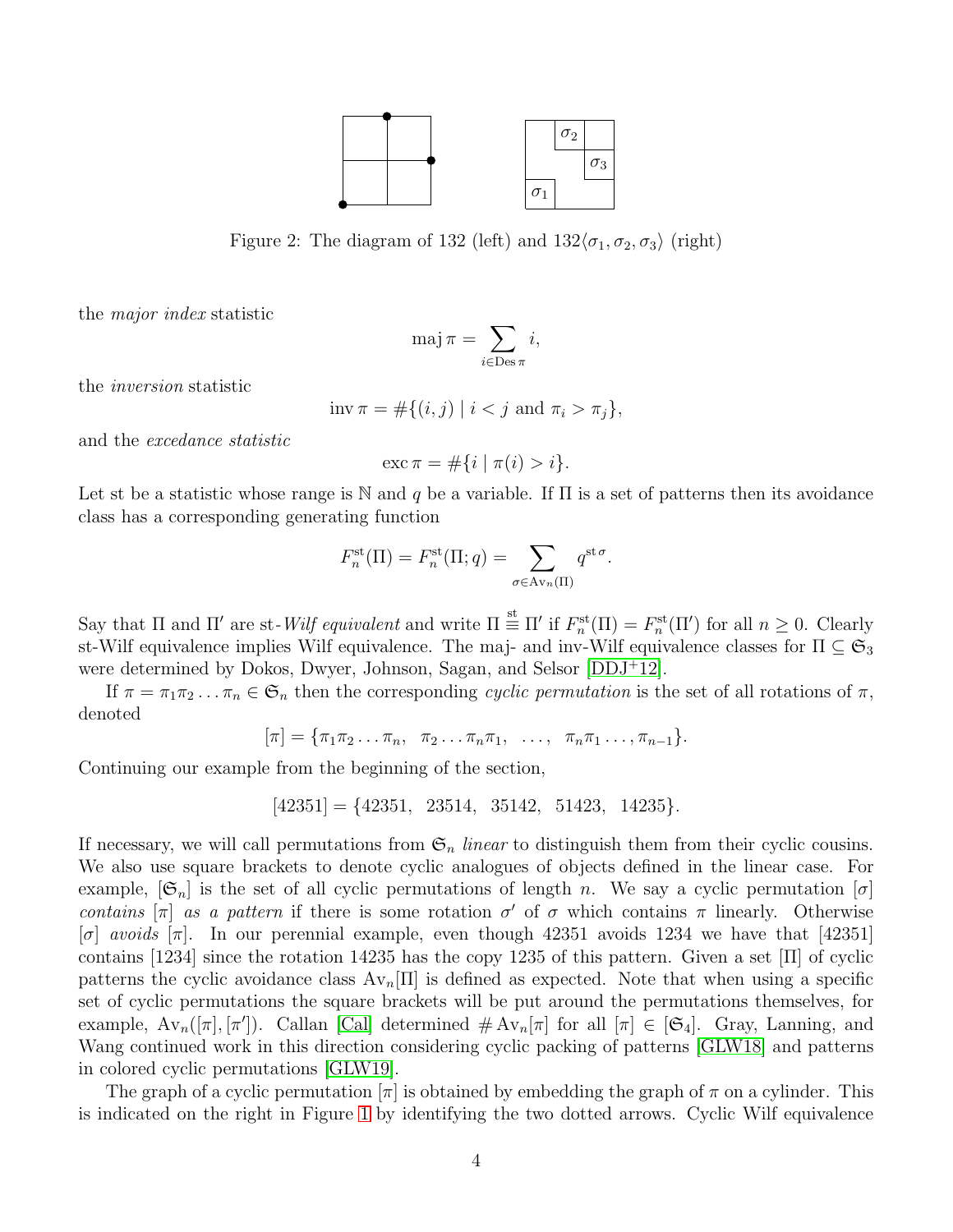has the obvious definition. But note that now there are fewer trivial cyclic Wilf equivalences since we need the chosen group element to preserved the cylinder, not just the square. So the only trivial equivalences are

$$
[\pi] \equiv [\pi^r] \equiv [\pi^c] \equiv [\pi^{rc}]. \tag{1}
$$

Certain linear permutation statistics have obvious cyclic analogues. For example, if  $\pi \in \mathfrak{S}_n$  then its cyclic descent number is

$$
\mathrm{cdes}[\pi] = \#\{i \mid \pi_i > \pi_{i+1} \text{ where subscripts are taken modulo } n\}.
$$

Note that this is well defined because the cardinality does not depend on which representative of  $[\pi]$  is chosen. To illustrate,  $\pi = 23514$  has cyclic descents at indices 3 and 5 so cdes $[\pi] = 2$ . The corresponding generating function  $F_n^{\text{cdes}}[\Pi]$  where  $[\Pi]$  is a set of cyclic permutations, and cdes-Wilf equivalence should now need no definition. Note that cdes is another form of the excedance statistic on linear permutations. In particular, if  $\pi = \pi_1 \pi_2 \dots \pi_n$  then

$$
\mathrm{cdes}[\pi]=\mathrm{exc}(\pi_n,\ldots,\pi_2,\pi_1)
$$

where  $(\pi_n, \pi_{n-1}, \ldots, \pi_1)$  is cycle notation for the linear permutation which, as a function, sends  $\pi_i$  to  $\pi_{i-1}$  for all i modulo n.

The rest of this paper is organized as follows. In the next section we prove a cyclic variant of the Erdős-Szekeres Theorem. This will be used in the sequel to show that, for certain  $\Pi$ , the set  $Av_n[\Pi]$ becomes empty for large enough n. Section [3](#page-6-0) will extend Callan's work by enumerating  $Av_n[\Pi]$ for  $[\Pi] \subset [\mathfrak{S}_4]$  consisting of two patterns. One of our principle proof techniques will be the use of generating trees. The following section will consider [Π] with three or more patterns. In Section [5](#page-13-0) we will compute the cyclic descent generating functions for  $\Pi \subset \mathfrak{S}_4$ , thus refining the previous enumerations. We will end with a section of open problems and additional comments.

## 2 A cyclic Erdős-Szekeres Theorem

In this section we will use the linear Erdős-Szekeres Theorem to prove a cyclic analogue. We will need a variant of the decreasing permutation  $\delta_n$  defined as follows. Given nonnegative integers n (the length),  $d$  (the difference), and  $s$  (the smallest value) define the decreasing sequence

$$
\delta_{n,d,s} = s + (n-1)d, \ \ s + (n-2)d, \ \ \ldots, \ \ s + d, \ \ s.
$$

For example

$$
\delta_{5,2,3} = 11, 9, 7, 5, 3.
$$

<span id="page-4-0"></span>**Theorem 2.1.** Suppose  $m, n \in \mathbb{N}$ . Then any  $[\sigma] \in [\mathfrak{S}_{mn+2}]$  contains either  $[\iota_{m+2}]$  or  $[\delta_{n+2}]$ . This is the best possible in that there exist permutations in  $[\mathfrak{S}_{mn+1}]$  which avoid both  $[\iota_{m+2}]$  and  $[\delta_{n+2}]$ .

*Proof.* To prove the first statement we can assume, by rotating  $\pi$  if necessary, that

$$
\sigma = \sigma_1, \sigma_2, \ldots, \sigma_{mn+1}, mn+2.
$$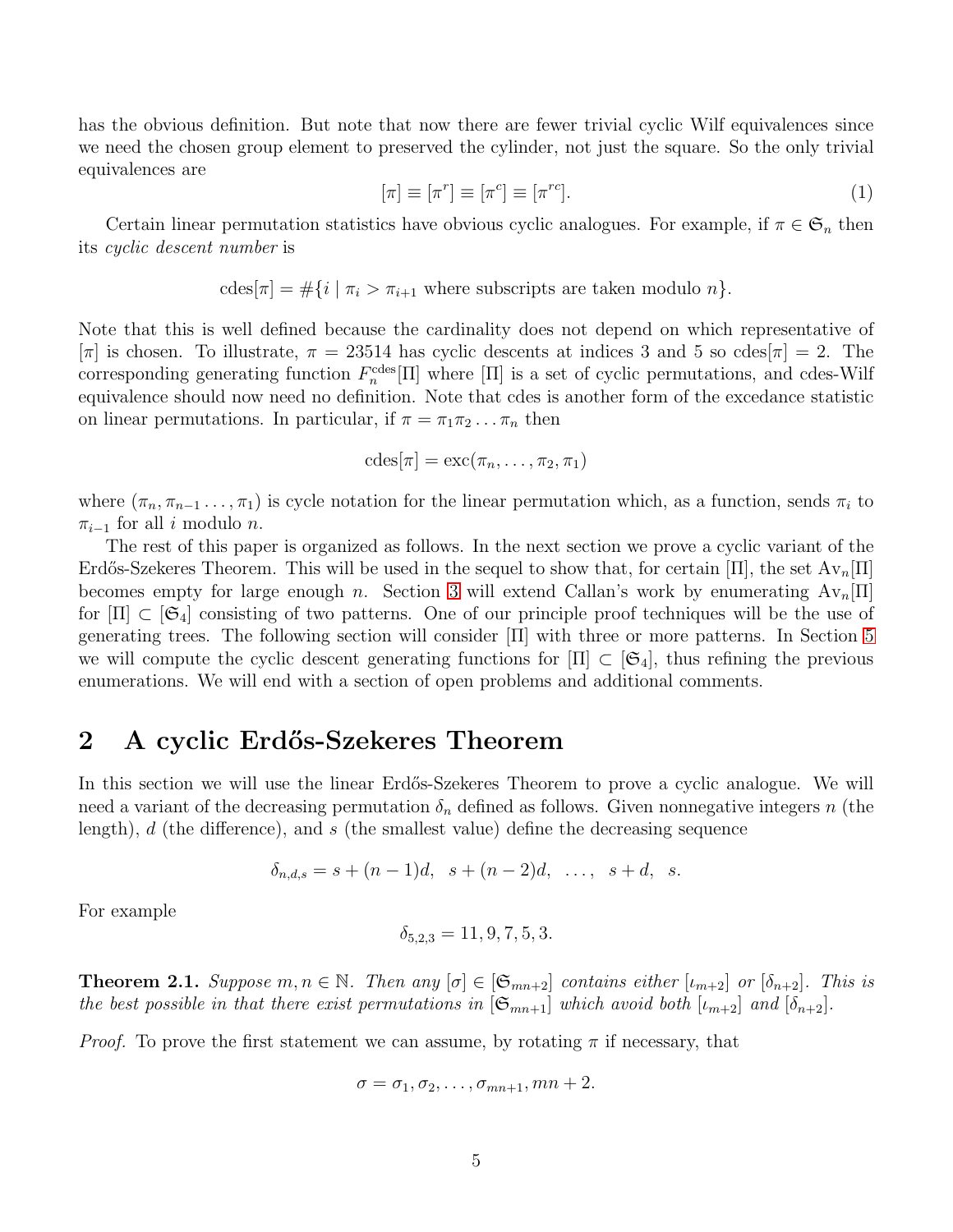

<span id="page-5-0"></span>Figure 3: The graph of  $[\sigma]$  when  $m = 5$  and  $n = 3$ 

So  $\sigma' = \sigma_1 \sigma_2 \dots \sigma_{mn+1} \in \mathfrak{S}_{mn+1}$  and, by Theorem [1.1,](#page-1-1) contains a copy  $\kappa$  of either  $\iota_{m+1}$  or  $\delta_{n+1}$ . In the first case, the concatenation  $\kappa$ ,  $mn+1$  is a copy of  $[\iota_{m+2}]$  in  $[\pi]$ . In the second case, we have that  $mn + 1$ ,  $\kappa$  is a copy of  $[\delta_{n+2}]$  in  $[\sigma]$ .

To prove the second statement, consider the concatenation

$$
\sigma = 1, \ \delta_{n,m,2}, \ \delta_{n,m,3}, \ \ldots, \ \delta_{n,m,m+1}.
$$

For example, when  $m = 5$  and  $n = 3$  then

$$
[\sigma]=[1, 12, 7, 2, 13, 8, 3, 14, 9, 4, 15, 10, 5, 16, 11, 6]
$$

whose graph is shown in Figure [3.](#page-5-0) Define  $\sigma'$  by  $\sigma = 1\sigma'$  and note that  $\sigma'$  can be written either as a disjoint union of m decreasing subsequences of length n, or of n increasing subsequences of length m. In a linear permutation, any increasing subsequence can intersect any decreasing subsequence at most once. So any increasing subsequence of  $\sigma'$  has length at most m, and any decreasing subsequence has length at most n. Now let  $[\pi]$  be a subsequence of  $[\sigma]$ . We consider two cases.

Suppose first that  $[\pi]$  contains 1. If  $[\pi]$  is increasing then rotate, if necessary, until  $\pi = 1\pi'$  for some  $\pi'$  which is a subsequence of  $\sigma'$ . But from the previous paragraph,  $|\pi'| \leq m$  which implies  $|\pi| \leq m+1$  as desired. If  $[\pi]$  is decreasing then we pick a representative  $\pi = \pi'1$  and proceed as in the increasing case to get  $|\pi| \leq n+1$ .

Now consider the possibility that  $[\pi]$  does not contain 1. Again, we start with the subcase when  $[\pi]$  is increasing. Suppose, for simplicity, that  $\pi$  contains an element of  $x \in \delta_{n,m,2}$  as the proof will be similar for the other deltas. As before,  $\pi$  can contain at most one element of each of  $\delta_{n,m,3}$  through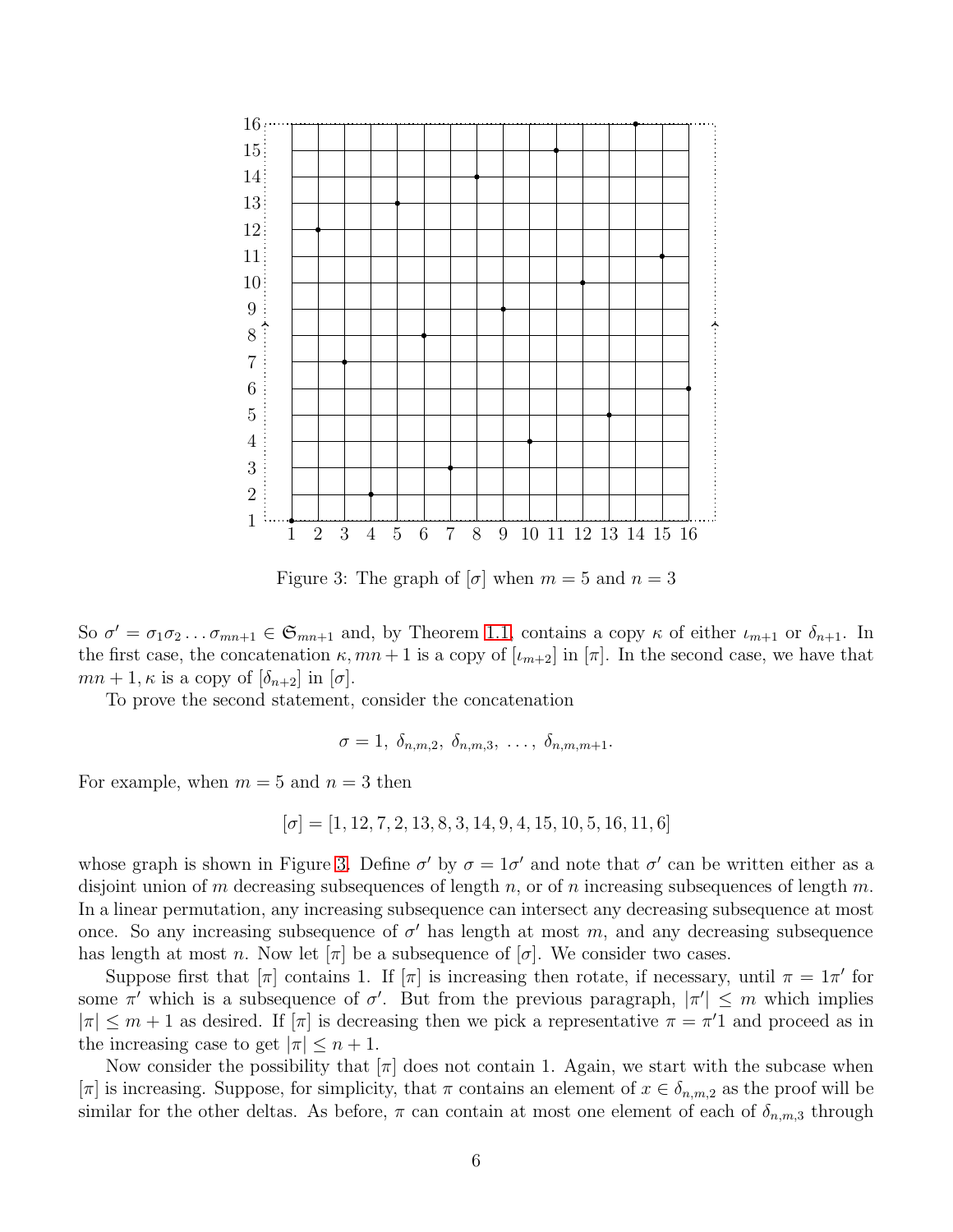$\delta_{n,m,m+1}$ . Now  $[\pi]$  can wrap around and pick up other elements. But those elements must come before x. And since  $\delta_{n,m,2}$  is decreasing, at most one other element can be added in this way. It follows that  $|\pi| \leq m+1$ . On the other hand, if  $|\pi|$  is decreasing then the proof is similar. The only difference is that if one attempts to pick up elements of  $\delta_{n,m,2}$  before x then this is impossible since such elements are larger than x and  $|\pi|$  is decreasing. So  $|\pi| \leq n$  which is an even tighter bound. This completes the demonstration of the theorem.  $\Box$ 

## <span id="page-6-0"></span>3 Pattern avoidance of doubletons

In this section we will enumerate  $Av_n[\Pi]$  for all  $[\Pi] \subset [\mathfrak{S}_4]$  with  $\#[\Pi] = 2$ . Any cyclic Wilf equivalences stated without proof are trivial.

Let us first dispose of the simplest singleton avoidance classes where  $[\pi] \in [\mathfrak{S}_k]$  for  $k < 4$ . In  $[\mathfrak{S}_2]$  there is only one cyclic permutation [12] and it is easy to see that every  $[\sigma]$  of length at least 2 contains it. In  $[\mathfrak{S}_3]$  there are only the patterns [123] and [321], and these are only avoided by  $[\delta_n]$ and  $[\iota_n]$ , respectively.

Callan [\[Cal\]](#page-21-2) enumerated  $Av_n[\pi]$  for any given  $[\pi] \in [\mathfrak{S}_4]$ . Recall the version of the Fibonacci numbers defined by  $F_1 = F_2 = 1$  and  $F_n = F_{n-1} + F_{n-2}$  for  $n \geq 3$ . Unlike the case of linear permutations in  $\mathfrak{S}_3$ , there are no nontrivial Wilf equivalences.

**Theorem 3.1** ([\[Cal\]](#page-21-2)). For  $n \geq 2$  we have

$$
#Av_n[1234] = #Av_n[1432] = 2^n + 1 - 2n - {n \choose 3},
$$
  

$$
#Av_n[1243] = #Av_n[1342] = 2^{n-1} - n + 1,
$$
  

$$
#Av_n[1324] = #Av_n[1423] = F_{2n-3}.
$$

In presenting the enumerations for doubletons, we make the following conventions to facilitate locating a given result. All cyclic patterns will be listed starting with 1. And all sets of cyclic patterns will be given in lexicographic order. We will also use terms like "just before" or "just after" in  $[\sigma]$ to refer the left-to-right order on the cylinder of a cyclic permutation in the form of Figure [1.](#page-1-0) For example, in  $\sigma$  = [42351] the 5 comes just before 1 and the 4 just after. We also say that an element x is between y and z if it is in the subsequence of  $[\sigma]$  traversed going left-to-right around the cylinder from y to z. Continuing our example, between 2 and 5 we have 3, while between 5 and 2 we have 1 and 4.

One of our tools will be generating trees. To the best of our knowledge, these trees were introduced by Chung, Grahamm, Hoggatt, and Kleiman [\[CGHK78\]](#page-21-3) for studying Baxter permutations. Since then, they have become an integral technique in the theory of pattern avoidance [\[BBMD](#page-21-4)<sup>+</sup>02, [BM03,](#page-21-5) [Kre00,](#page-22-7) [Wes95,](#page-22-8) Wes96. The *generating tree* for an avoidance class  $Av[\Pi]$ , denoted  $T[\Pi]$ , has as its root the permutation [12]. The children of any  $[\sigma] \in Av_n[\Pi]$  are all the  $[\sigma'] \in Av_{n+1}[\Pi]$  which can be formed by inserting  $n + 1$  into one of the spaces of  $[\sigma]$ . A space, also called a *site*, where insertion of  $n + 1$  produces a permutation of the avoidance class is called *active* while the other spaces are *inactive.* A useful observation is that if a space is inactive it must be because inserting  $n + 1$  there results in copy of a forbidden pattern  $[\pi]$  where  $n+1$  plays the role of the largest element of  $\pi$ . Once we have picked a representative  $\sigma = \sigma_1 \sigma_2 \ldots \sigma_n$  for  $[\sigma]$  we will label the spaces as  $1, 2, \ldots, n$  left to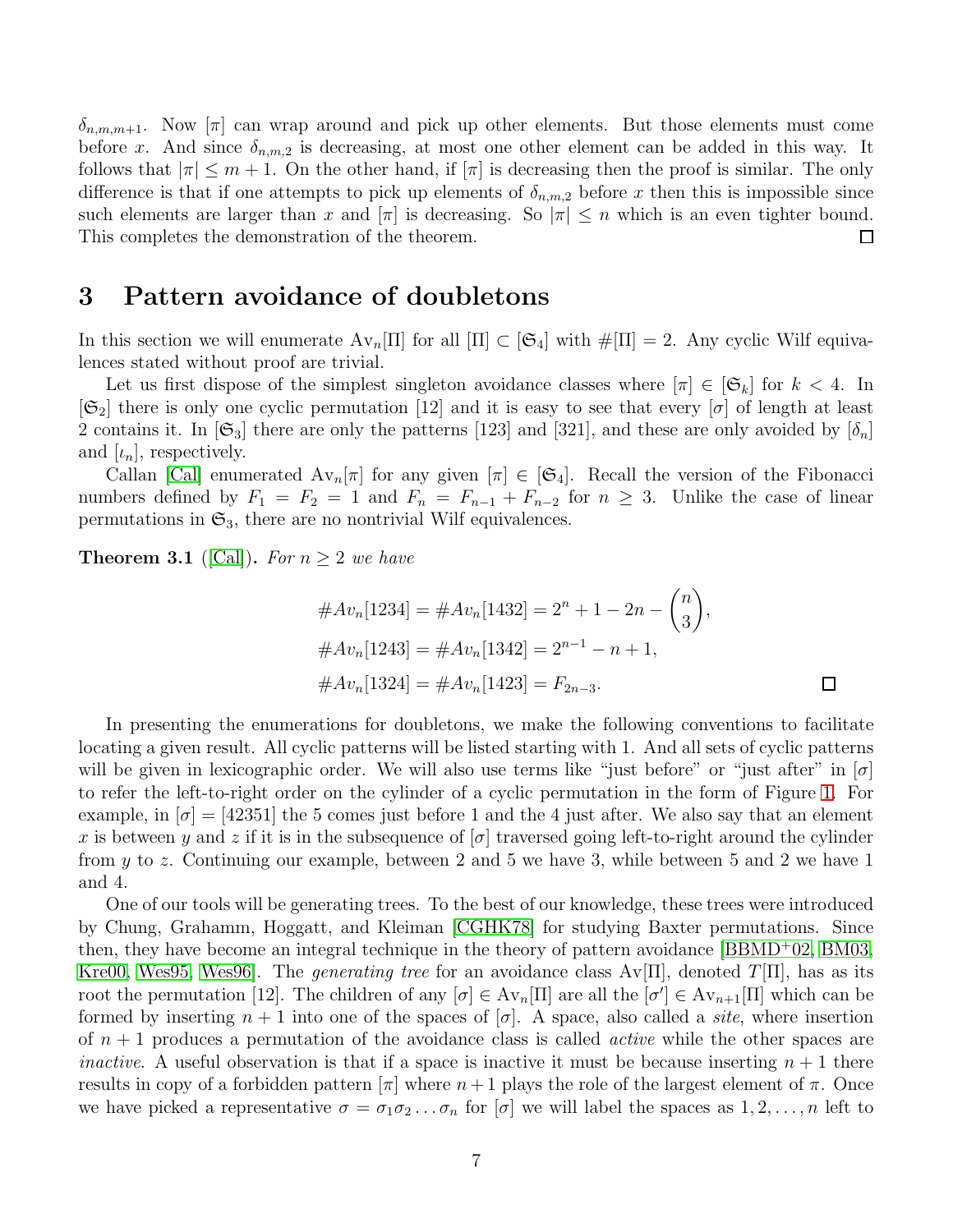right where space i comes between  $\sigma_i$  and  $\sigma_{i+1}$ . The nodes for  $Av_n|\Pi|$  will be said to be at level n in T[Π]. We call the number of children of a vertex its *degree* which is denoted deg[ $\sigma$ ]. Given  $d \in \mathbb{N}$ , suppose that every cyclic permutation with deg[ $\sigma$ ] = d has children of degrees  $c_1, c_2, \ldots, c_d$ . Then this is denoted by the production rule

$$
(d) \rightarrow (c_1)(c_2) \dots (c_d).
$$

There may be other nodes having some special characteristic  $X$  which always produces nodes having characteristics  $Y_1, Y_2, \ldots, Y_d$  which correspond to a production rule

$$
(X) \to (Y_1)(Y_2) \dots (Y_d).
$$

In particular, the characteristic of being the root of the tree is denote in a production rule by (∗). We can also have production rules which mix numbers for degrees and letters for characteristics. If  $T[\pi]$  can be characterized by production rules, these can often be used to calculate  $\#\,\mathrm{Av}_n[\Pi]$ .

<span id="page-7-0"></span>Theorem 3.2. We have

$$
\{[1234], [1243]\} \equiv \{[1234], [1342]\} \equiv \{[1243], [1432]\} \equiv \{[1342], [1432]\}.
$$

And for  $n \geq 3$ 

$$
\#\operatorname{Av}_n([1234],[1342]) = 2(n-2).
$$

*Proof.* We claim that  $T = T([1234], [1342])$  has the following production rules

$$
(*) \to (2)(2), (1) \to (1), (2) \to (1)(2).
$$

Once these are proved then the enumeration follows easily since one can inductively show that, for  $n \geq 3$ , level n consists of two nodes of degree 2 and  $2(n-3)$  nodes of degree 1.

It is easy to check the production rule at levels  $n = 2$  and 3, so we assume that  $n \geq 4$  and also that  $[\sigma] \in Av_n([1234], [1342])$ . First of all, note that the site before n is always active. For if it were not then the result  $[\sigma']$  of inserting  $n+1$  would have a copy  $\kappa$  of one of the patterns containing  $n+1$ . But *n* can not be in  $\kappa$  since neither of the patterns have 4 followed immediately in the cycle by 3. So replacing  $n+1$  by n in  $\kappa$  would give a forbidden pattern in  $[\sigma]$  which is a contradiction. Thus every  $\sigma$  at has at least one child. Also  $\sigma$  has at most two children. For suppose

$$
\sigma' = n + 1, \rho, n, \tau
$$

is the result of inserting  $n+1$  in  $\sigma$ . It follows that  $|\rho| \leq 1$  since if  $\rho \geq 2$  then  $[\sigma']$  has a copy of either [4123] or [4213]. Thus  $n + 1$  must be inserted either directly before n or two elements before n.

Now consider

<span id="page-7-1"></span> $\delta = n, n-1, \ldots, 3, 2, 1, \text{ and } \epsilon = n, n-1, \ldots, 3, 1, 2.$  (2)

It is easy to check that both sites n and  $n-1$  are active in these permutations and so both have degree 2. It is also obvious that if one inserts  $n + 1$  in site n in either permutation then one gets another permutation of the same form.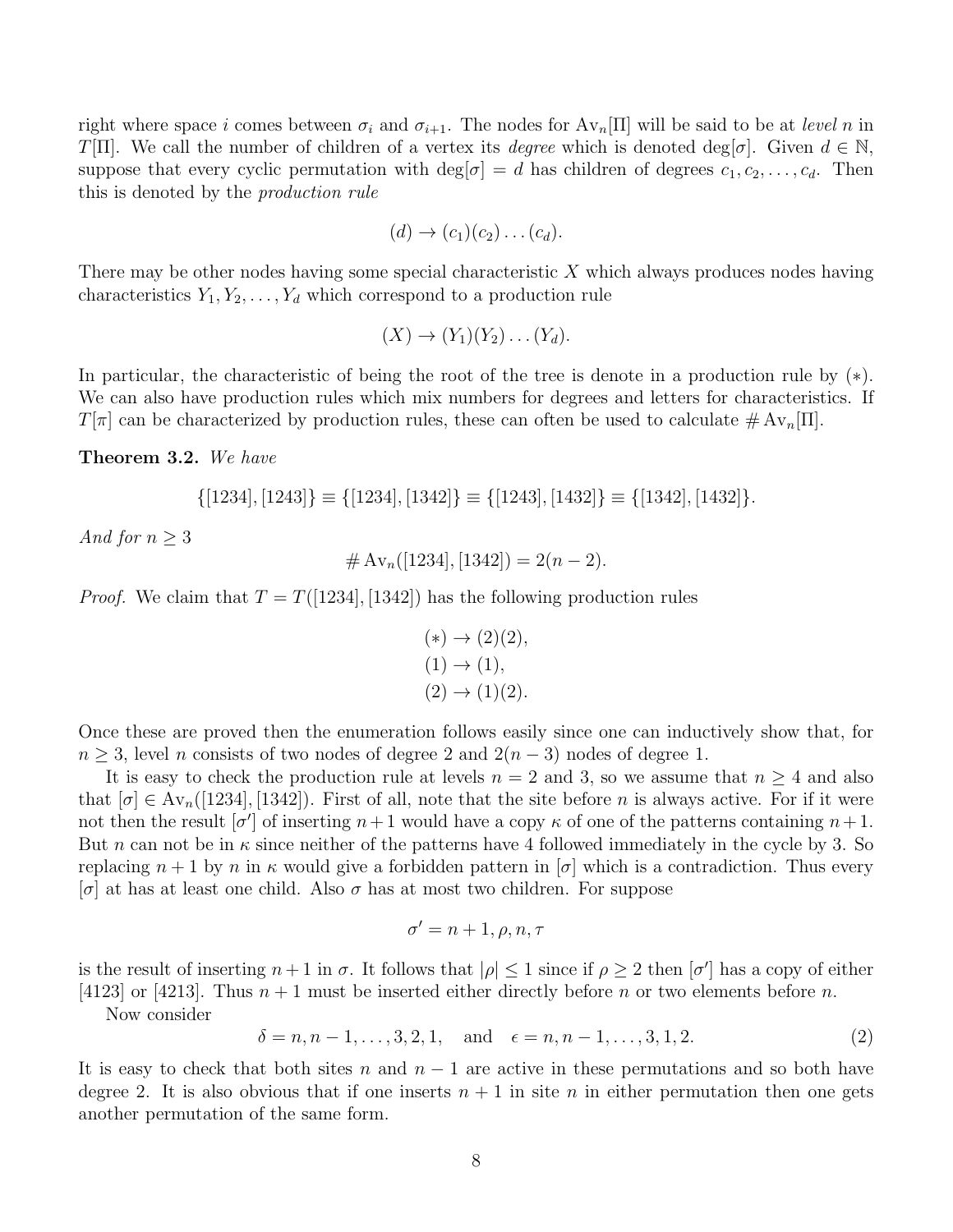From what we have done, we can finish the proof if we show that  $\deg[\sigma] = 2$  implies  $[\sigma] = [\delta]$  or  $[\sigma] = [\epsilon]$ . Write

$$
\sigma = n\rho m
$$

where m is the last element of  $\sigma$  and  $\rho$  is everything between n and m. Since  $\deg[\sigma] = 2$ , site  $n - 1$ is active and inserting  $n + 1$  there yields

$$
\sigma' = n, \rho, n+1, m.
$$

Then  $m \leq 2$  since otherwise  $\sigma$  contains a copy of [4123] or [4213] since  $n \geq 4$ . In the case  $m = 1$  we must have  $\rho$  decreasing. For if there is an ascent  $x < y$  in  $\rho$  then  $[\sigma']$  contains  $[x, y, n+1, 1]$  which is a copy of [2341], a contradiction. So in this case  $\rho$  is decreasing and  $\sigma = \delta$ . The other possibility is that  $m = 2$ . This forces the last element of  $\rho$  to be 1. For if 1 is elsewhere and x is the last element of  $\rho$  then then  $[\sigma']$  contains  $[1, x, n+1, 2]$  which is contradictory copy of [1342]. Similarly to the first case, one can now show that  $\rho$  is decreasing and so  $\sigma = \epsilon$  as desired.  $\Box$ 

Comparing our next result with the previous one will provide our first nontrivial Wilf equivalence.

<span id="page-8-1"></span>Theorem 3.3. We have

$$
\{[1234],[1324]\} \equiv \{[1423],[1432]\}.
$$

And for  $n \geq 3$ 

$$
# Av_n([1234],[1324]) = 2(n-2).
$$

*Proof.* Let D stand for the decreasing permutation and  $E$  for the decreasing permutation with its largest two elements swapped. We consider the root [12] to be of type D. We will show that  $T = T([1234], [1324])$  has production rules

$$
(1) \rightarrow (1),
$$
  
\n
$$
(D) \rightarrow (D)(E),
$$
  
\n
$$
(E) \rightarrow (1)(1).
$$

It follows by induction that level  $n \geq 3$  of T has a D, an E, and  $2(n-3)$  nodes of degree one, proving the theorem.

The same demonstration as in the previous theorem shows that the site before n in any  $[\sigma] \in$  $Av_n([1234], [1324])$  is active. So again, every such permutation has at least one child. Also, every [ $\sigma$ ] has at most two children. Indeed, write

<span id="page-8-0"></span>
$$
\sigma = 1\sigma_2 \dots \sigma_n \tag{3}
$$

and put  $n+1$  in site  $i \geq 3$ . Then  $1, \sigma_2, \sigma_3, n+1$  is a copy of either 1234 or 1324, another contradiction.

Now consider permutations corresponding to  $D$  and  $E$  at level  $n$ 

<span id="page-8-2"></span>
$$
\delta = 1, n, n - 1, n - 2, n - 3, \dots, 2 \quad \text{and} \quad \epsilon = 1, n - 1, n, n - 2, n - 3, \dots, 2. \tag{4}
$$

It is easy to check that both sites 1 and 2 are active in  $\delta$ ,  $\epsilon$ . So, by the previous paragraph, they both have degree 2. Furthermore, the two children of  $\delta$  have the form D and E.

We will be done if we can show that  $[\sigma]$  having two children implies  $[\sigma] = [\delta]$  or  $[\epsilon]$ . Write  $\sigma$  as in [\(3\)](#page-8-0). Since the active sites must be 1 and 2, and the site before n must be active, either  $\sigma_2 = n$  or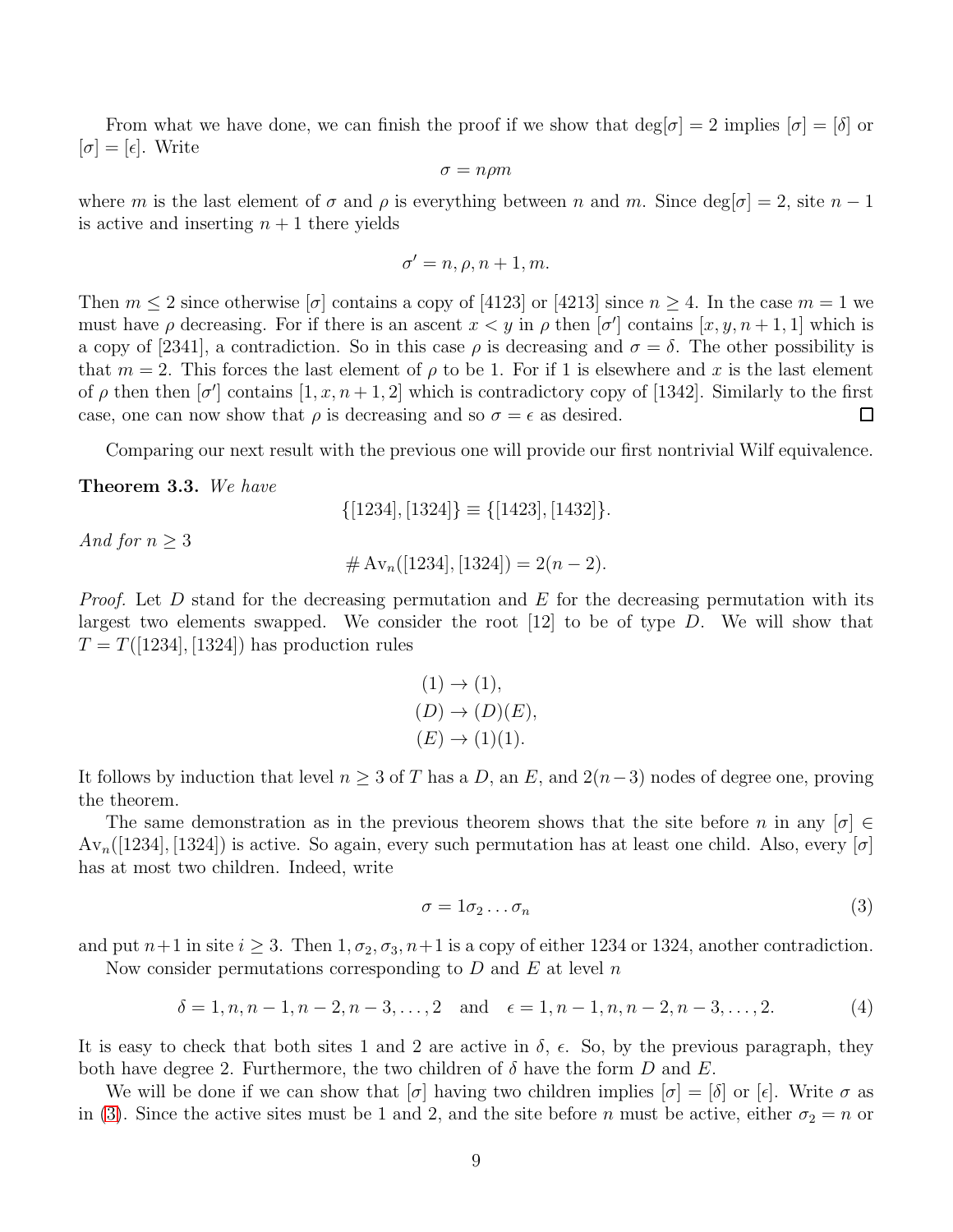$\sigma_3 = n$ . If  $\sigma_2 = n$  and there is an ascent  $x < y$  in the rest of the permutation, then after inserting  $n+1$  in position 2 we have  $[x, y, n, n+1]$  which is a copy of [1234], a contradiction. So in this case  $[\sigma] = [\delta]$ . Alternatively, suppose  $\sigma_3 = n$ . This forces  $\sigma_2 = n - 1$ , since if  $\sigma_2 = x < n - 1$  then  $n - 1$ comes after n. But inserting  $n + 1$  in position 1 gives  $[x, n, n - 1, n + 1]$  which is a copy of [1324]. And similarly to the first case we see that the rest of  $\sigma$  is decreasing. The result is that  $[\sigma] = [\epsilon]$ . This completes the proof.  $\Box$ 

<span id="page-9-1"></span>Theorem 3.4. We have

 $\{[1234], [1423] \} \equiv \{[1324], [1432] \}.$ 

And for  $n \geq 1$ 

# Av<sub>n</sub>([1234], [1423]) = 
$$
1 + {n-1 \choose 2}
$$
.

*Proof.* Suppose  $[\sigma] \in Av_n([1234], [1423])$  and write

<span id="page-9-0"></span>
$$
\sigma = 1\rho n\tau \tag{5}
$$

where  $\rho$  and  $\tau$  are the subsequences between 1 and n, and between n and 1, respectively. Now  $\rho$  and  $\tau$  must be decreasing since  $[\sigma]$  avoids [1234] and [1423], respectively. Furthermore,  $\rho$  must consist of consecutive integers since, if not, then we have  $x < y < z$  such that  $1z\overline{x}ny$  is a subsequence of  $\sigma$ . So  $|xnyz|$  is a copy of [1423] in  $|\sigma|$ , which is a contradiction. Conversely, it is easy to check that if  $\sigma$  has the form [\(5\)](#page-9-0) with  $\rho$  and  $\tau$  decreasing and  $\rho$  consecutive then  $[\sigma] \in Av_n([1234], [1423])$ . So we have characterized the elements of this class.

To finish the enumeration, if  $\rho = \emptyset$  there is one corresponding  $\sigma$ . But if  $\rho \neq \emptyset$  then choosing the smallest and largest element of  $\rho$  from the elements 2, 3, ...,  $n-1$  completely determines  $\sigma$ . Since these two elements could be equal, we are choosing 2 elements from  $n-2$  elements with repetition which is counted by  $\binom{n-1}{2}$  $\binom{-1}{2}$ .  $\Box$ 

The following result follows immediately from Theorem [2.1](#page-4-0)

<span id="page-9-2"></span>Theorem 3.5. We have

$$
\#\operatorname{Av}_n([1234],[1432]) = 0
$$

for  $n \geq 6$ .

We now have, by comparison with Theorem [3.4,](#page-9-1) another nontrivial Wilf equivalence.

<span id="page-9-3"></span>Theorem 3.6. We have

$$
\{[1243], [1324]\} \equiv \{[1243], [1423]\} \equiv \{[1324], [1342]\} \equiv \{[1342], [1423]\}.
$$

And for  $n \geq 1$ 

$$
\#\operatorname{Av}_n([1324],[1342]) = 1 + \binom{n-1}{2}.
$$

Proof. Take  $[\sigma] \in Av_n([1324], [1342])$  and write  $\sigma$  as in [\(5\)](#page-9-0). Then  $\rho$  is increasing since  $[\sigma]$  avoids [1324]. And every element of  $\rho$  is smaller than every element of  $\tau$  since  $[\sigma]$  avoids [1342]. To avoid a copy of one of the forbidden patterns containing the 1 of  $\sigma$  we must have that  $\tau$  avoids 213 and 231. And to avoid a copy of [1324] where n plays the role of 4, it must be that  $\tau$  avoids 132. The  $\tau$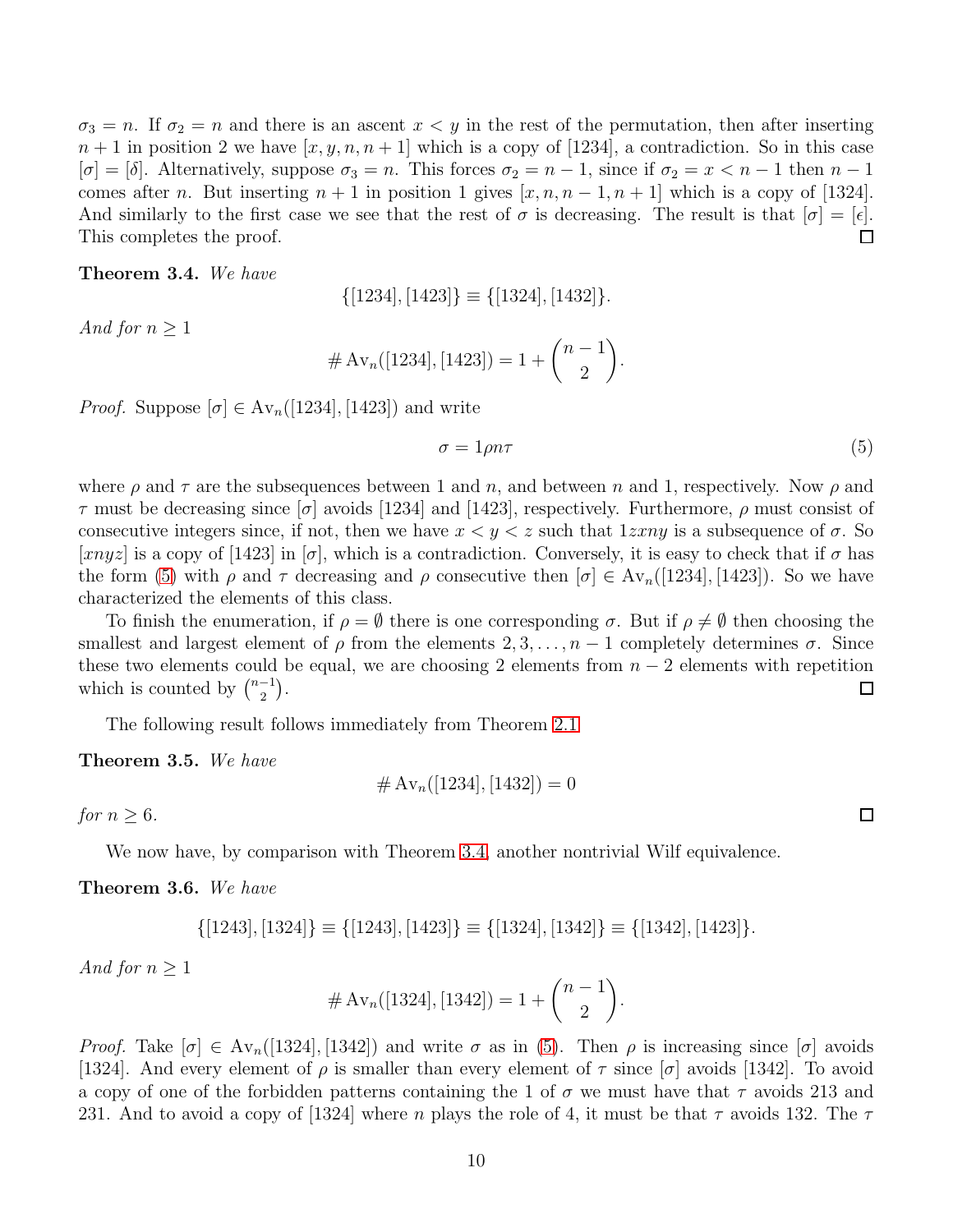which avoid these three pattern are exactly those which are inflations of the form  $\tau = 21 \langle \delta_k, \iota_l \rangle$  for some k,  $l \geq 0$  (see the chart on page 2773 of [\[DDJ](#page-21-1)+12]). Absorbing the 1 and n of  $\sigma$  into  $\rho$  and  $\tau$ , respectively, we see that

<span id="page-10-1"></span>
$$
\sigma = 132 \langle \iota_j, \delta_k, \iota_l \rangle \tag{6}
$$

where  $j, k \ge 1$  and  $l \ge 0$ . Again, it is not hard to check that for every  $\sigma$  of this form we have  $[\sigma] \in \text{Av}_n([1324], [1342]).$ 

To enumerate these  $\sigma$ , we distinguish two cases. If  $l > 2$  then picking the smallest and largest elements of the copy of  $\iota_l$  from 2, 3, . . . , n – 1 completely determines  $\sigma$  . So in this case there are  $\binom{n-2}{2}$  $\binom{-2}{2}$ choices. If  $l \leq 1$  then the copy of  $\iota_l$  can be appended to the copy of  $\delta_k$  so that  $\sigma = 12[\iota_j, \delta_{n-j}]$ . Since we must have 1 and n in the ascending and decreasing subsequences, there are now  $n-1$  choices. Adding the two counts given the desired result.  $\Box$ 

<span id="page-10-2"></span>**Theorem 3.7.** For  $n \geq 4$  we have

 $\#\,\mathrm{Av}_n([1243],[1342])=4.$ 

*Proof.* Take  $[\sigma] \in Av_n([1243], [1342])$  and write  $\sigma$  as in [\(5\)](#page-9-0). Then  $\rho$  and  $\tau$  can not both be nonempty. For if  $x \in \rho$  and  $y \in \tau$  then  $1xny$  is a copy of either 1243 or 1342.

Assume first that  $\rho = \emptyset$  so that

<span id="page-10-0"></span>
$$
\sigma = 1n\tau. \tag{7}
$$

Then  $\tau$  must be increasing or decreasing. For suppose it was neither. Then it would contain a copy of one of the patterns 132, 231, 213, or 312. In the first two cases this would give, together with the 1, a copy of 1243 or 1342 in  $\sigma$ . And in the last two cases, prepending n gives a copy of 4213 or 4312. Conversely, if  $\sigma$  is given by [\(7\)](#page-10-0) with  $\tau$  increasing or decreasing then it is easy to verify that  $[\sigma] \in \text{Av}_n([1243], [1342]).$ 

Using the same ideas, one can also show that if  $\tau = \emptyset$  then one gets exactly two elements of  $Av_n([1243],[1342])$ , of the form  $\sigma = 1\rho n$  where  $\rho$  is either increasing or decreasing. Thus there are a total of four elements in the avoidance class.  $\Box$ 

<span id="page-10-3"></span>**Theorem 3.8.** For  $n \geq 3$  we have

$$
\#\operatorname{Av}_n([1324],[1423]) = 2^{n-2}.
$$

*Proof.* Take  $[\sigma] \in Av_n([1324], [1423])$  and write

$$
\sigma = n, \rho, n - 1, \tau.
$$

Similar to the previous proof, one of  $\rho$  or  $\tau$  must be empty since otherwise 4132 or 4231 is a pattern in  $\sigma$ . If  $\rho = \emptyset$  then one shows similarly that  $n-2$  either begins or ends  $\tau$ . Continuing in this manner, we see that there are 2 choices for the positions of  $n-1, n-2, \ldots, 2$ . Checking, as usual, that all such permutations are actually in the avoidance set, the enumeration follows.  $\Box$ 

### 4 Three or more patterns

We will now compute  $\#\mathrm{Av}_n[\Pi]$  for  $\Pi \subseteq \mathfrak{S}_n$  having  $\#\Pi \geq 3$ . Will will not consider those  $[\Pi]$ containing both [1234] and [1432] since for such classes  $\#\text{Av}_n[\Pi] = 0$  for  $n \geq 6$  as in Theorem [3.5.](#page-9-2)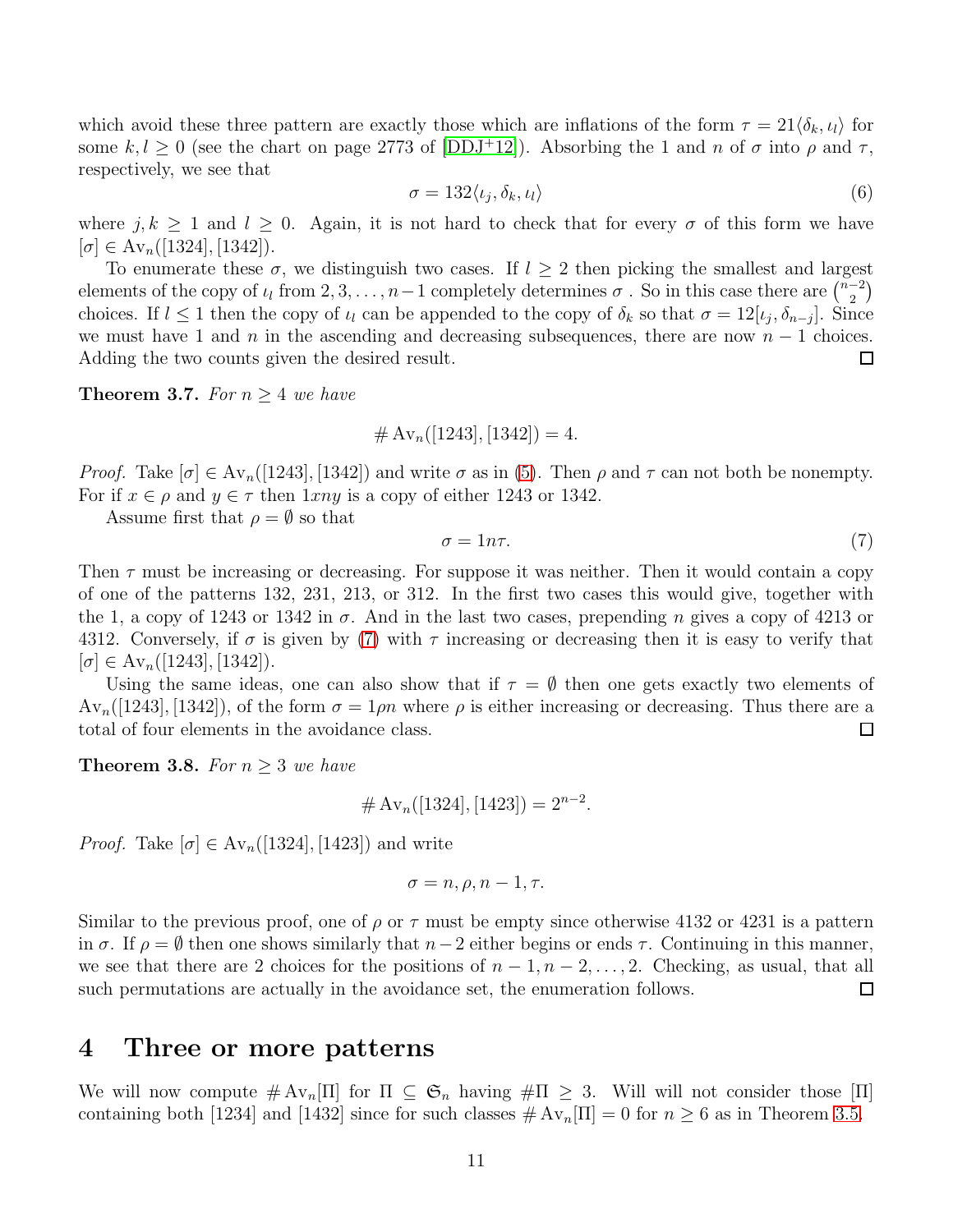<span id="page-11-0"></span>Theorem 4.1. We have

 $\{[1234], [1243], [1324] \} \equiv \{[1234], [1324], [1342] \} \equiv \{[1243], [1423], [1432] \} \equiv \{[1342], [1423], [1432] \}.$ 

And for  $n \geq 4$ 

 $\#\,\mathrm{Av}_n([1234],[1324],[1342]) = 3.$ 

Proof. If  $[\sigma] \in Av_n([1234], [1324], [1342])$  then  $[\sigma]$  avoids [1324] and [1342]. So, by the proof of Theorem [3.6,](#page-9-3) we can write  $\sigma$  in the form [\(6\)](#page-10-1) for  $j, k, l \ge 1$ . But since  $[\sigma]$  also avoids [1234] we must have  $j + l \leq 3$ . For the same reason,  $j \leq 2$  since if  $j = 3$  then the copy of  $\iota_3$  and one element of the copy of  $\delta_k$  would form a [1234]. Thus the only possibilities are  $(j, l) = (1, 1), (1, 2),$  or  $(2, 1)$  which proves the result. □

Theorem 4.2. We have

 $\{[1234], [1243], [1342] \} \equiv \{[1243], [1342], [1432] \}.$ 

And for  $n \geq 5$ 

 $\#\,\mathrm{Av}_n([1234],[1243],[1342]) = 2.$ 

Proof. If  $[\sigma] \in \text{Av}_n([1234], [1243], [1342])$  then  $[\sigma]$  avoids [1243] and [1342]. So, by the proof of Theorem [3.7,](#page-10-2) we can write

<span id="page-11-1"></span>
$$
\sigma = xy\rho \tag{8}
$$

where  $\{x, y\} = \{1, n\}$  and  $\rho$  is either increasing or decreasing. Since  $n \geq 5$  we have  $|\rho| \geq 3$ . But  $|\sigma|$ also avoides [1234] and this forces  $\rho$  to be decreasing. So there are two choices for  $[\sigma]$  depending on the values of  $x$  and  $y$ .  $\Box$ 

#### Theorem 4.3. We have

 $\{[1234], [1243], [1423] \} \equiv \{[1234], [1342], [1423] \} \equiv \{[1243], [1324], [1432] \} \equiv \{[1324], [1342], [1432] \}.$ 

And for  $n \geq 2$ 

$$
\# Av_n([1234],[1342],[1423]) = n - 1.
$$

*Proof.* We will show that  $T = T([1234], [1342], [1423])$  has production rules

$$
(*) \to (1)(2), (1) \to (1), (2) \to (1)(2).
$$

Then, by induction, level  $n \geq 2$  of T will contain one node of degree 2 and  $n-2$  nodes of degree 1. Checking the root is easy, so assume  $n \geq 3$ .

By Theorem [3.2,](#page-7-0) T is a subtree of  $T([1234], [1342])$ . So we just need to check which nodes of that tree also avoid [1423]. As in the proof of that theorem, the site before n in  $\sigma$  at level n in T is still active since 4 is not followed immediately by 3 in [1423]. Thus it suffices to show that both sites of δ remain active, but only one in  $\epsilon$  where  $\delta$ ,  $\epsilon$  are defined by [\(2\)](#page-7-1). Indeed, the two sites of δ give rise to copies of  $\delta$  and  $\epsilon$  at level  $n + 1$  of T. But site  $n - 1$  of delta which was active in the larger tree is now inactive since inserting  $n + 1$  there gives the copy  $[1, n + 1, 2, n]$  of [1423]. This completes the proof.  $\Box$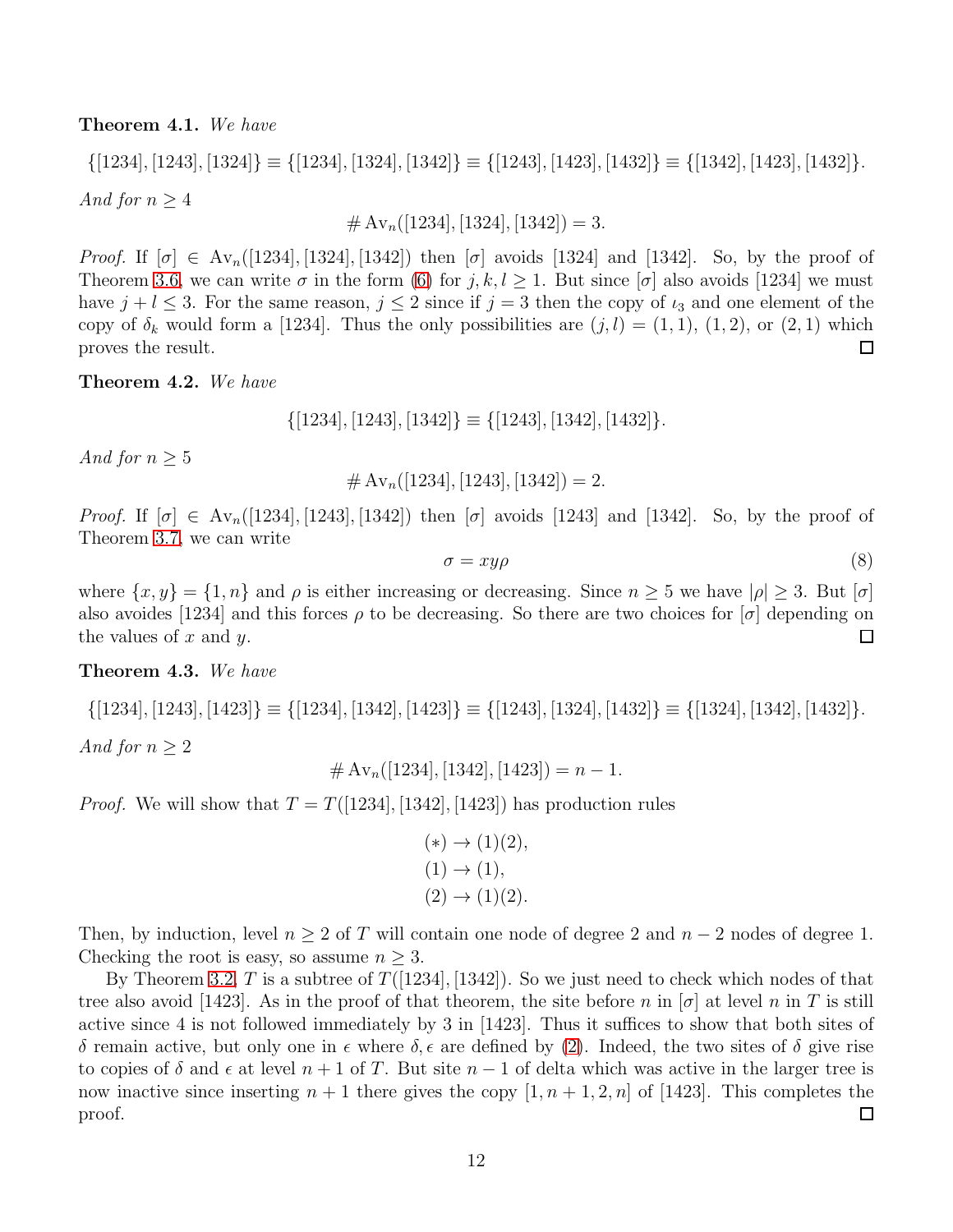We now have, in comparison with the previous theorem, a nontrivial Wilf equivalence.

Theorem 4.4. We have

$$
\{[1234], [1324], [1423]\} \equiv \{[1324], [1423], [1432]\}.
$$

And for  $n \geq 2$ 

 $\#\,\mathrm{Av}_n([1234],[1324],[1423]) = n-1.$ 

*Proof.* It suffices to show that  $T = T([1234], [1324], [1423])$  satisfies the same production rules as in the previous theorem. Now T is a subtree of  $T([1234], [1324])$  which was constructed in the proof of Theorem [3.3.](#page-8-1) And we see in the usual way that the site before n in any  $[\sigma]$  remains active in T because 4 is not immediately followed by 3 in [1423].

So it suffices to show, with  $\delta$  and  $\epsilon$  as in [\(4\)](#page-8-2), that site 1 remains active in  $\delta$ , but not in  $\epsilon$ . Indeed, inserting  $n+1$  in this site of  $\delta$  just produces another descending sequence. But in  $\epsilon$  such a placement gives the copy  $[1, n+1, n-1, n]$  of [1423].  $\Box$ 

We now have another nontrivial Wilf equivalence with Theorem [4.1.](#page-11-0)

Theorem 4.5. We have

$$
\{[1243], [1324], [1342]\} \equiv \{[1243], [1342], [1423]\}.
$$

And for  $n \geq 4$ 

 $\#\,\mathrm{Av}_n([1243],[1324],[1342]) = 3.$ 

*Proof.* By Theorem [3.7,](#page-10-2) we just need to show that exactly 3 of the 4 permutations  $[\sigma]$  avoiding  $\{[1243], [1342]\}\$ also avoid [1324]. These permutations are described in equation [\(8\)](#page-11-1). If  $x = n$  and  $y = 1$  then  $[\sigma]$  contains the copy [n132] of this pattern. It is also easy to check that the other three avoid it.  $\Box$ 

We now have our last nontrivial Wilf equivalence for triples.

Theorem 4.6. We have

$$
\{[1243], [1324], [1423]\} \equiv \{[1324], [1342], [1423]\}.
$$

And for  $n > 2$ 

 $\#\,\mathrm{Av}_n([1324],[1342],[1423]) = n-1.$ 

*Proof.* Comparing the description of  $Av_n([1324], [1342])$  in the proof of Theorem [3.6](#page-9-3) and that of  $Av_n([1324],[1423])$  in the proof of Theorem [3.8,](#page-10-3) we see that any  $[\sigma] \in Av_n([1324],[1342],[1423])$  can be put in the form

 $\sigma = 21[\delta_k, t_{n-k}]$ 

with  $k \ge 1$ . Also,  $k = n - 1$  and  $k = n$  yield the same permutation. So there are  $n - 1$  choices for k and we are done.  $\Box$ 

When  $\#\Pi] \geq 4$  where  $[\Pi] \subset [\mathfrak{S}_4]$ , the size of  $Av_n[\Pi]$  becomes constant for  $n \geq 5$ . And this size is trivial to calculate for  $n \leq 4$ . Furthermore, the description of the surviving permutations for large n is easy to obtain given our previous proofs. So we content ourselves with a listing of the equivalence classes and associated constants in Table [1.](#page-13-1) Classes are separated by double horizontal line. As usual, we do not consider classes containing both the increasing and decreasing permutations because of the cyclic Erdős-Szekeres Theorem.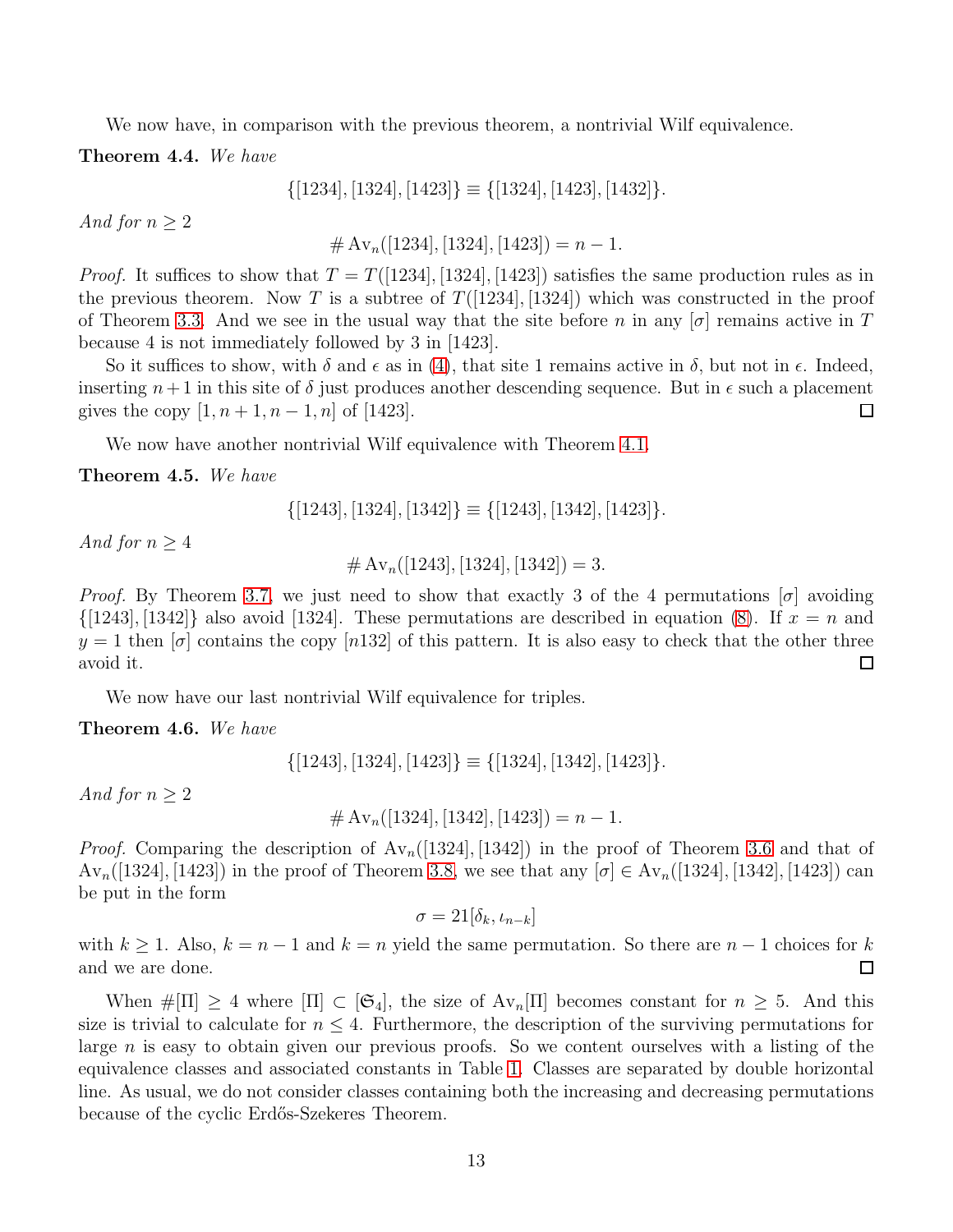| П                                            | $# Av_n[\Pi]$ |
|----------------------------------------------|---------------|
| $\{[1234], [1243], [1324], [1342]\}$         |               |
| $\{[1243], [1342], [1423], [1432]\}$         |               |
| $\{[1234], [1243], [1324], [1423]\}$         | 2             |
| $\{[1234], [1243], [1342], [1423]\}$         |               |
| $\{[1234], [1324], [1342], [1423]\}$         |               |
| $\{[1243], [1324], [1342], [1423]\}$         |               |
| $\{[1243], [1324], [1342], [1432]\}$         |               |
| $\{[1243], [1324], [1423], [1432]\}$         |               |
| $\{[1324], [1342], [1423], [1432]\}$         |               |
| $\{[1234], [1243], [1324], [1342], [1423]\}$ |               |
| $\{[1243], [1324], [1342], [1423], [1432]\}$ |               |

<span id="page-13-1"></span>Table 1: Wilf equivalence classes and cardinalities of  $Av_n[\Pi]$  for certain [II] and  $n \geq 5$ 

## <span id="page-13-0"></span>5 Cyclic descent generating functions

We will now consider the generating function for the number of cyclic descents over various avoidance classes  $[\Pi] \subset [\mathfrak{S}_4]$ , starting with those defined by a single element. We will sometimes use the characterizations given by Callan [\[Cal\]](#page-21-2) for these classes to facilitate our work, and use the abbreviation

$$
D_n([\Pi]) = D_n([\Pi]; q) = \sum_{\sigma \in \text{Av}_n[\Pi]} q^{\text{cdes}\,\sigma}
$$

for the generating function.

To begin, we have a lemma showing that trivial Wilf equivalences also give simple relationships between the corresponding generating functions.

<span id="page-13-2"></span>**Lemma 5.1.** For any  $[\Pi]$  We have

$$
D_n([\Pi]^r; q) = D_n([\Pi]^c; q) = q^n D_n([\pi]; 1/q)
$$

and

$$
D_n([\Pi]^{rc};q) = D_n([\Pi];q).
$$

*Proof.* Reversing or complementing a permutation turns all cyclic descents into cyclic ascents and vice-versa. Translating this into generating functions gives the first displayed equalities. And the second displayed equation follows from the the previous display.  $\Box$ 

Now consider the possible  $D_n([\pi])$  for  $[\pi] \in [\mathfrak{S}_4]$ . We begin with the simplest case.

**Theorem 5.2.** We have  $D_n([1423]; q) = q^n D_n([1324]; 1/q)$  where, for  $n \ge 2$ ,

$$
D_n([1324];q) = \sum_{k=1}^{n-1} {n+k-3 \choose n-k-1} q^k.
$$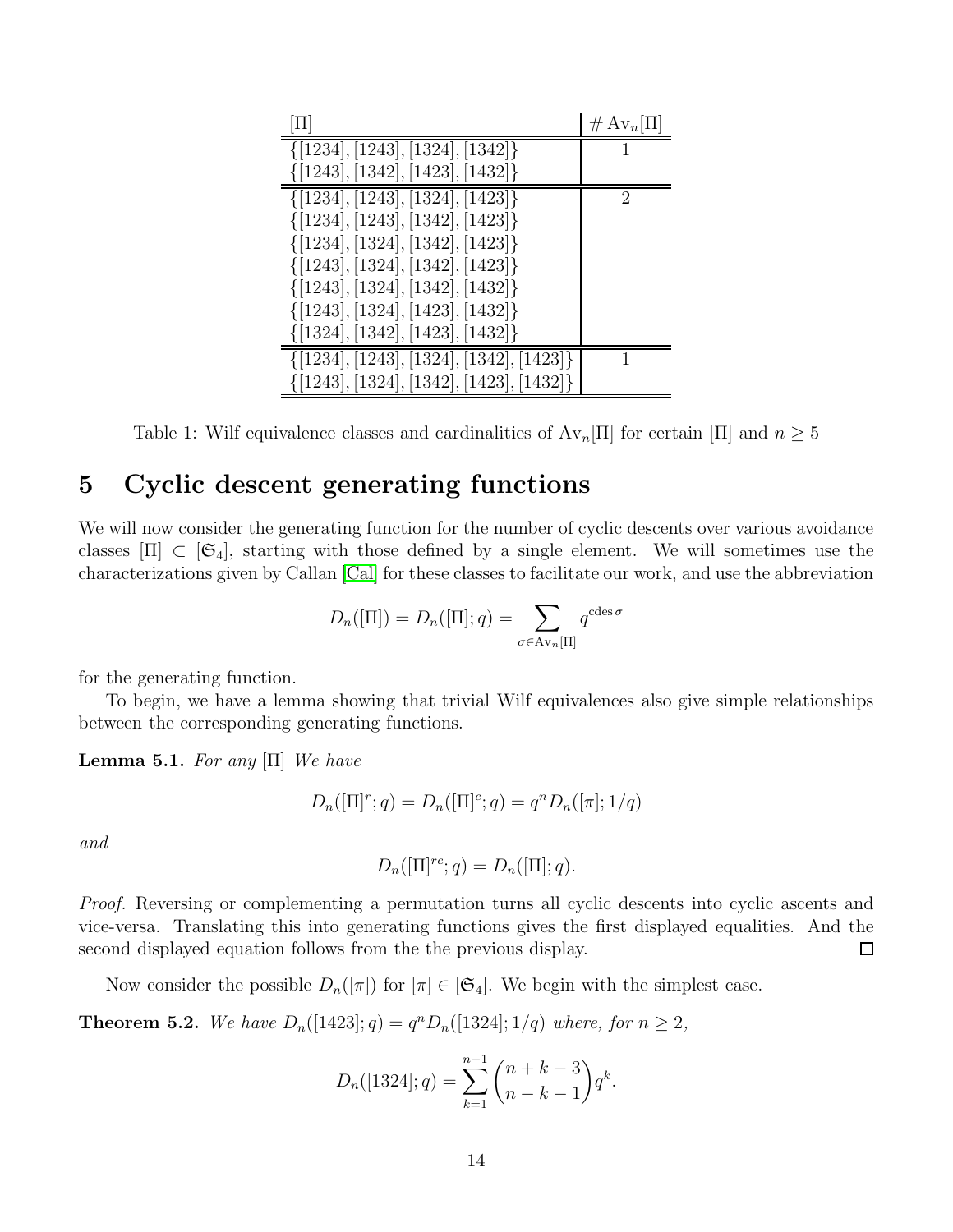*Proof.* We use Callan's characterization of this avoidance class to obtain a recursion for  $D_n(1324)$ . If  $[\sigma] \in Av_n([1324])$  and  $n \geq 3$  then write  $\sigma = \sigma_1 \sigma_2 \ldots \sigma_{n-1} n$ . Let k be the index such that  $\sigma_k = n-1$ . There are two cases.

If  $k = n - 1$  then  $\sigma = \tau, n - 1, n$  where  $[\tau, n - 1] \in Av_{n-1}([1324])$  and this is a bijection. Since cdes[ $\sigma$ ] = cdes[ $\tau$ ,  $n-1$ ], this case contributes  $D_{n-1}([1324])$  to the recursion.

If  $1 \leq k \leq n-2$  then this forces

$$
\sigma = 2314[\iota_{k-1}, 1, \tau, 1]
$$

for some  $\tau$  such that [ $\tau n$ ] avoids [1324]. Because of the extra descent caused by  $n-1$  we have cdes[ $\sigma$ ] = 1 + cdes[ $\tau n$ ]. So this case gives a contribution of  $\sum_{k=1}^{n-2} q D_{n-k}([1324])$ .

Putting everything together, we have

$$
D_n([1324]) = D_{n-1}([1324]) + \sum_{k=1}^{n-2} q D_{n-k}([1324]).
$$

for  $n \geq 3$  and  $D_2(1324) = q$ . It is now a simple manner of manipulating binomial coefficients to show that the formula given in the theorem satisfies this initial value problem. П

For the next case, we will use a characterization of the class different from the one found by Callan. This will permit us to avoid the use of a recurrence.

<span id="page-14-0"></span>**Lemma 5.3.** Suppose  $[\sigma] \in [\mathfrak{S}_n]$  and write  $\sigma = 1 \rho n \tau$ . We have  $[\sigma] \in \text{Av}_n([1342])$  if and only if the following three conditions are satsified:

- (a)  $\rho$  and  $\tau$  both avoid  $\{213, 231\}$ ,
- (b) max  $\rho < \min \tau$ ,
- (c) there is not both a descent in  $\rho$  and an ascent in  $\tau$ .

*Proof.* For the forward direction, suppose  $[\sigma] \in Av_n([1342])$ . Condition (a) is true since if either  $\rho$  or  $\tau$  contains 213 then, together with n, we have that  $[\sigma]$  contains [2134]. Similarly, if either contains 231 then  $\sigma$  contains the forbidden pattern by prepending the 1. As far as (b), if there is  $y > x$  with  $y \in \rho$  and  $x \in \tau$  then  $[1ynx]$  is a copy of [1342]. Finally for (c), if there were a descent in  $\rho$  and an ascent in  $\tau$  then, because of (b), putting them together would again give a copy of the pattern to avoid.

The converse is similar where one assumes that a copy of [1342] exists and then considers all the different intersections it could have with 1,  $\rho$ ,  $n$ , and  $\tau$ . We leave the details to the reader.  $\Box$ 

In order to use this lemma, we will need a result about the ordinary descent statistic on linear permutations avoiding {123, 231}. The next result is a specialization of Proposition 5.2 of the paper of Dokos, Dwyer, Johnson, Sagan, and Selsor  $[DDJ+12]$  and so the proof is ommited.

<span id="page-14-1"></span>**Lemma 5.4** ([\[DDJ](#page-21-1)+12]). We have

$$
\sum_{\sigma \in \text{Av}_n(213,231)} q^{\text{des}\,\sigma} = (1+q)^{n-1}.
$$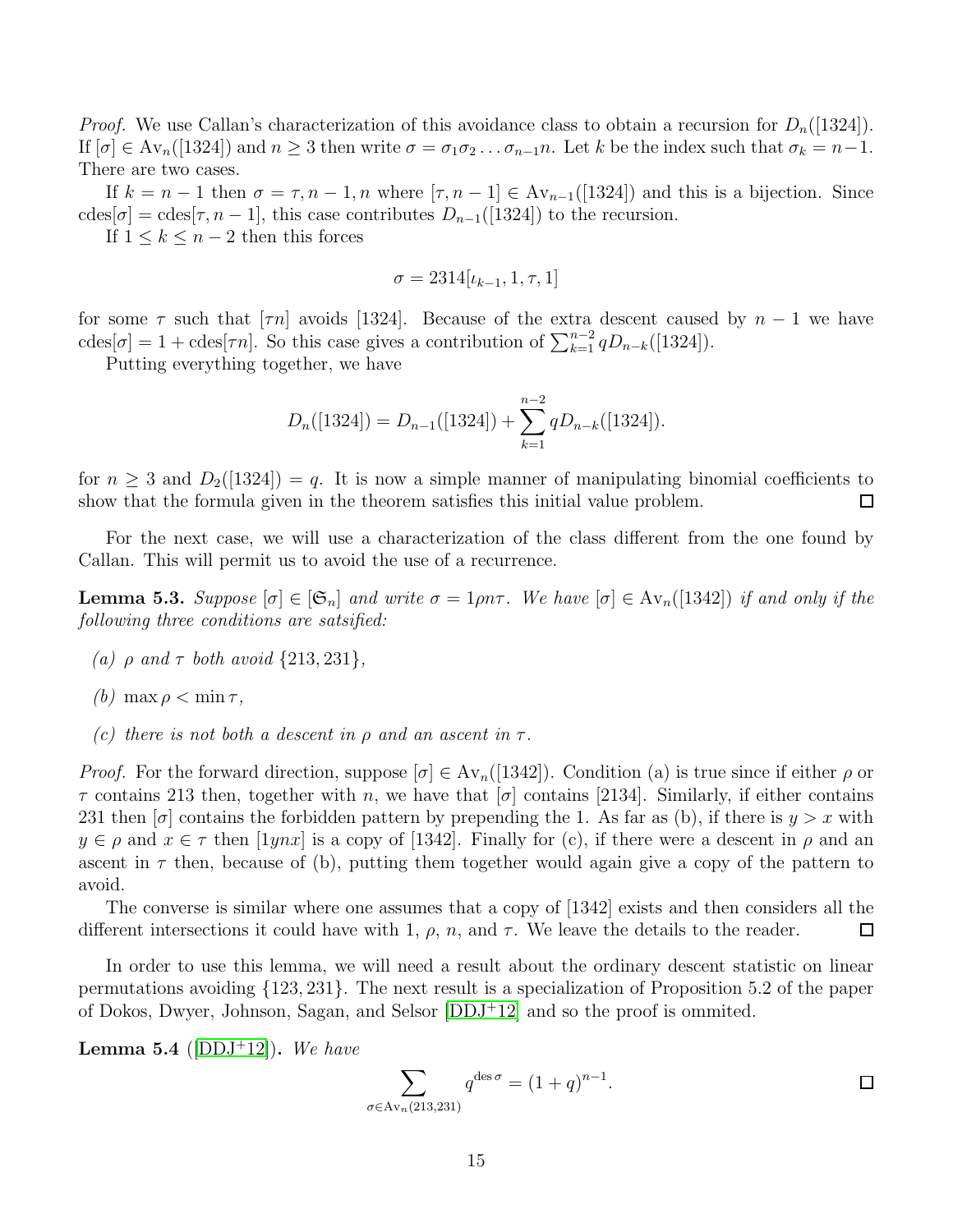We need one last well-known definition. Call a polynomial  $f(q) = \sum_{k=0}^{n} a_k q^k$  of degree n symmetric if  $a_k = a_{n-k}$  for all  $0 \le k \le n$ . Note that  $f(q)$  of degree n is symmetric if and only if

<span id="page-15-0"></span>
$$
q^n f(1/q) = f(q). \tag{9}
$$

**Theorem 5.5.** We have  $D_n([1243]; q) = D_n([1342]; q)$  where, for  $n \geq 2$ ,

$$
D_n([1342];q) = 2q(1+q)^{n-2} - q \cdot \frac{1-q^{n-1}}{1-q}
$$

is symmetric.

*Proof.* It is easy to prove from the explicit form of  $D_n([1342])$  that it satisfies equation [\(9\)](#page-15-0) and so is symmetric. So once this is proved, the equality of the two generating functions follows from Lemma [5.1.](#page-13-2)

We adopt the notation of Lemma [5.3](#page-14-0) and let  $\sigma_k = n$  where  $2 \leq k \leq n$ . We will consider cases depending on whether  $\rho$  or  $\tau$  is empty. If  $\rho = \emptyset$  then by Lemma [5.3](#page-14-0) (a) and Lemma [5.4](#page-14-1) we have that the generating function for the possible linear  $\tau$  is  $(1+q)^{n-3}$ . Also,  $\text{cdes}[\sigma] = 2 + \text{des}\,\tau$  by the form of  $\sigma$ , so the contribution of such  $[\sigma]$  to  $D_n([1342])$  is  $q^2(1+q)^{n-3}$ . In an analogous way, we see that those  $[\sigma]$  with  $\tau = \emptyset$  yield  $q(1+q)^{n-3}$ . Adding these, we have a total of  $q(1+q)^{n-2}$  so far.

We now assume that  $\rho, \tau$  are both nonempty so that  $3 \leq k \leq n-1$ . By parts (b) and (c) of Lemma [5.3,](#page-14-0) either  $\rho$  must be an increasing subsequence of consecutive integers or  $\tau$  must be a decreasing one. Using Lemma [5.4](#page-14-1) again, we see that in the first subcase a contribution of  $q^2(1 +$  $q^{n-k-1}$  is obtained. And in the second, taking into account the descents in  $\rho$ , the contribution is  $q^{n-k+1}(1+q)^{k-3}$ . However, these two subcases overlap when  $\rho$  is increasing and  $\tau$  is decreasing. So we must subtract  $q^{n-k+1}$ .

Thus we get a grand total of

$$
D_n([1342]) = q(1+q)^{n-2} + \sum_{k=3}^{n-1} [q^2(1+q)^{n-k-1} + q^{n-k+1}(1+q)^{k-3} - q^{n-k+1}].
$$

Summing the geometric series and simplifying completes the proof.

For the avoidance class of the increasing (or decreasing) pattern in  $|\mathfrak{S}_4|$ , we will need another concept. Given sequences  $\rho$  and  $\tau$  of distinct integers, their *shuffle set* is

 $\rho \sqcup \tau = {\sigma : |\sigma| = |\rho| + |\tau|}$  and both  $\rho, \tau$  are subsequences of  $\sigma$ .

For example,

$$
12 \sqcup 34 = \{1234, 1324, 1342, 3124, 3142, 3412\}.
$$

In the statement of the next result we make the usual convention that  $\binom{n}{k}$  $\binom{n}{k} = 0$  if  $k > n$ .

**Theorem 5.6.** We have  $D_n([1234]; q) = q^n D_n([1432]; 1/q)$  where, for  $n \ge 2$ ,

$$
D_n([1432];q) = q + (2^{n-1} - n)q^2 + \sum_{j \ge 3} {n \choose 2j-1} q^j.
$$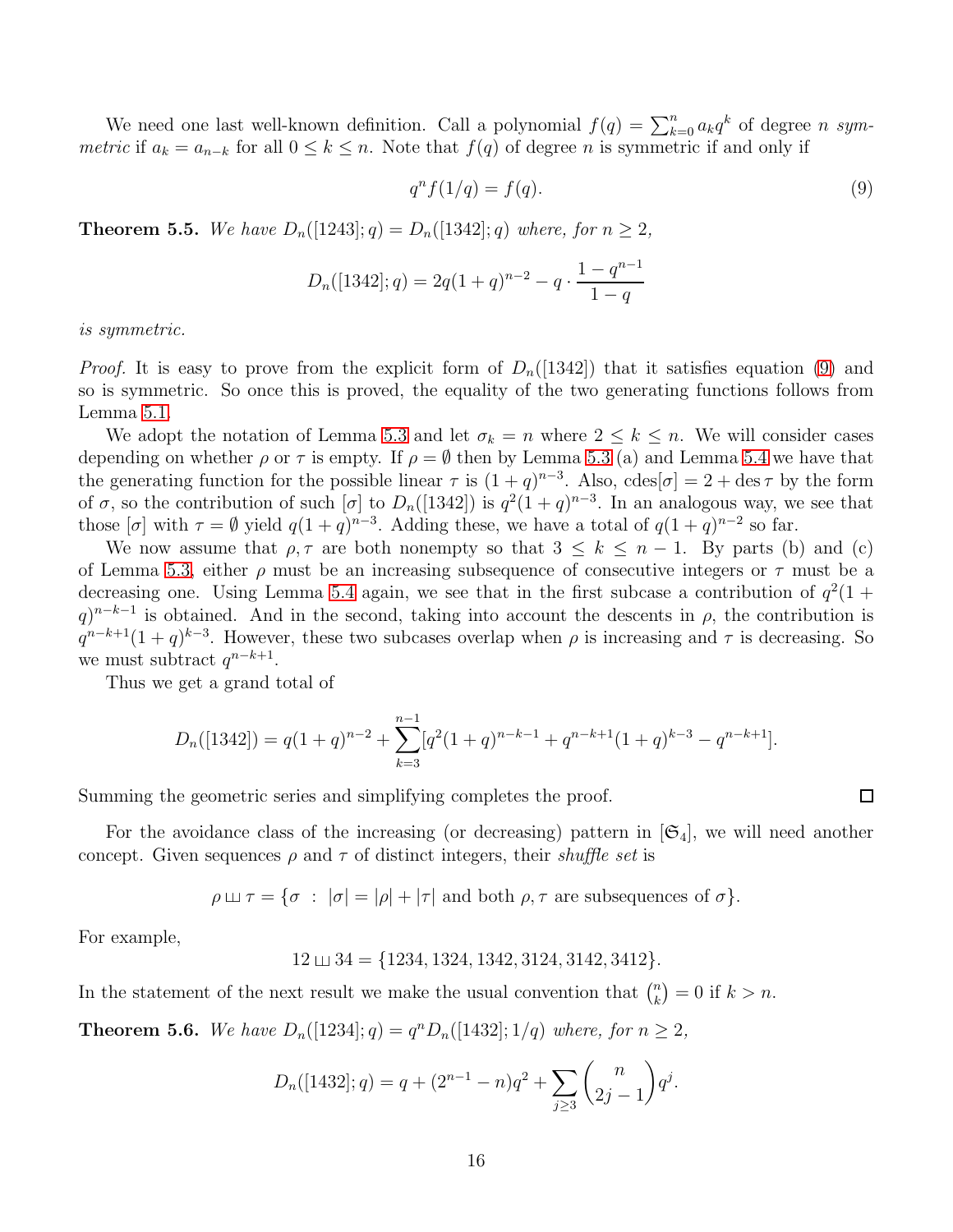*Proof.* We use Callan's description of the avoidance for  $|1234|$  translated by complementation to apply to [1432]. We are going to derive a recursion for  $D_n([1432]; q)$ . If  $[\sigma] \in \mathfrak{S}_n[1432]$  then suppose  $\sigma_n = 1$  and  $\sigma_k = 2$  for some  $1 \leq k \leq n-1$ . There are three cases.

If  $k = 1$  then there is a bijection between such  $\sigma$  and  $Av_{n-1}[1432]$  obtained by removing 1 and taking the order isomorphic cyclic permutation on  $[n-1]$ . Since 2 immediately follows 1 cyclically in  $[\sigma]$ , the descent into 1 remains a descent after applying the map. So the contribution of this case is  $D_{n-1}([1432]; q)$ .

Now suppose that  $2 \leq k \leq n-1$  and write

$$
\sigma = \rho 2\tau 1.
$$

where  $|\rho| = k - 1$ ,  $|\tau| = n - k - 1$ . As Callan proves,  $\rho$  must be increasing. So there are two more cases depending upon whether the elements of  $\rho$  are consecutive or not. Suppose first that they are not consecutive. In this case,  $\tau$  must also be increasing so cdes  $|\sigma|=2$ . To compute the number of such  $\sigma$ , note that once the elements of  $\rho$  have been picked from [3, n], all of  $\sigma$  is determined. The total number of nonempty subsets of this interval is  $2^{n-2} - 1$ . And those which consist of consecutive integers are determined by their minimum and maximum element, which could be equal. So there are  $\left(\begin{array}{c} n-1 \\ 2 \end{array}\right)$  $\binom{-1}{2}$  subsets to exclude. The contribuion of this case is then

$$
\left(2^{n-2} - \binom{n-1}{2} - 1\right) q^2.
$$

Finally we consider the case when  $\rho \neq \emptyset$  is consecutive (and still increasing), say with minimum  $m + 1$  and maximum  $M - 1$ . Note that if  $l = |\tau|$  then  $0 \leq l \leq n - 3$ . Callan shows that the possible  $\tau$  are the elements of  $(34...m) \sqcup (M, M+1,...,n)$ . Since a permutation can be written as a shuffle in many ways, the same shuffle could occur for different  $\rho$ . So it will be convenient to color the elements of the second sequence by marking them with a hat. Thus the  $\sigma$  in this case are in bijection with colored shuffles  $(34 \dots m) \sqcup (M, \overline{M+1}, \dots, \hat{n})$ . It will also be convenient to consider these as corresponding to the sequences  $2\tau$  by prepending a 2 to each shuffle and considering 2 as an uncolored element. Set S be the set of such sequences  $s = 2s_2s_3 \dots s_{l+1}$  where  $l, m, M$  are allowed to vary over all possible values. Note that if s corresponds to  $\sigma$  then des  $\sigma = 2 + \text{des } s$ . To compute des s, we consider the transition indices

Tr 
$$
s = \{i \mid s_i \text{ is colored and } s_{i+1} \text{ is not, or vice-versa}\}.
$$

For example, if  $s = 23\hat{6}45\hat{7}\hat{8}$  then Tr  $s = \{2, 3, 5\}$ . It is easy to see that the map Tr :  $S \to 2^{[l]}$ , the range being all subsets of [l], is a bijection. Also, every other transition index of s starting with the second corresponds to a descent. So, using the round down function, des  $s = |\# \text{Tr} s/2|$ . We can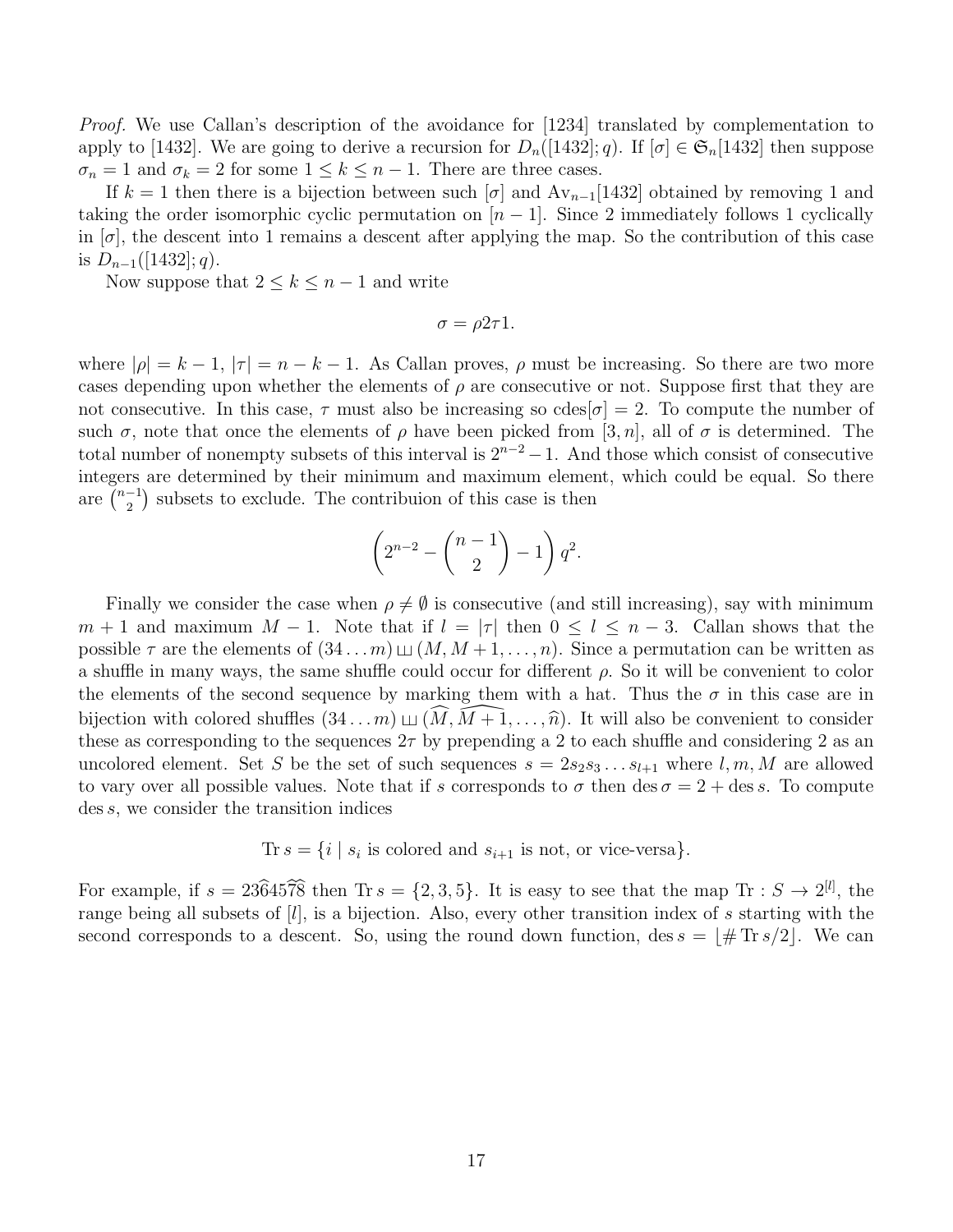now complete this case using  $i = \# \mathop{\text{Tr}} s$  to see that the contribution is

$$
\sum_{l=0}^{n-3} \sum_{i=0}^{l} {l \choose i} q^{\lfloor i/2 \rfloor + 2} = \sum_{i=0}^{n-3} q^{\lfloor i/2 \rfloor + 2} \sum_{l=i}^{n-3} {l \choose i}
$$
  
= 
$$
\sum_{i=0}^{n-3} {n-2 \choose i+1} q^{\lfloor i/2 \rfloor + 2}
$$
  
= 
$$
q^2 \sum_{j\geq 0} \left[ {n-2 \choose 2j+1} + {n-2 \choose 2j+2} \right] q^j
$$
  
= 
$$
q^2 \sum_{j\geq 0} {n-1 \choose 2j+2} q^j.
$$

Putting all the cases together we have

$$
D_n([1432];q) = D_{n-1}([1432];q) + q^2 \left[ 2^{n-2} - {n-1 \choose 2} - 1 + \sum_{j \ge 0} {n-1 \choose 2j+2} q^j \right].
$$

As usual, the routine verification that our desired formula satisfies this recursion and the initial condition is left to the reader.  $\Box$ 

We now turn to the cyclic descent polynomials for pairs in  $[\mathfrak{S}_4]$ . To simplify notation, for any polynomial  $f(q)$  and  $n \in \mathbb{N}$  we let

$$
f^{(n)}(q) = q^n f(1/q).
$$

<span id="page-17-0"></span>Theorem 5.7. We have the following descent polynomials.

(a) We have

$$
D_n([1234],[1243]) = D_n([1342],[1432]) = D_n^{(n)}([1243],[1432]) = D_n^{(n)}([1234],[1342]).
$$

And for  $n \geq 3$ 

$$
D_n([1234],[1342];q) = (2n-5)q^{n-2} + q^{n-1}
$$

.

(b) We have

$$
D_n([1423],[1432]) = D_n^{(n)}([1234],[1324]).
$$

And for  $n \geq 3$ 

$$
D_n([1234],[1324];q) = (2n-5)q^{n-2} + q^{n-1}.
$$

(c) We have

$$
D_n([1324],[1432]) = D_n^{(n)}([1234],[1423]).
$$

And for  $n \geq 1$ 

$$
D_n([1234],[1423];q) = q^{n-1} + \binom{n-1}{2} q^{n-2}.
$$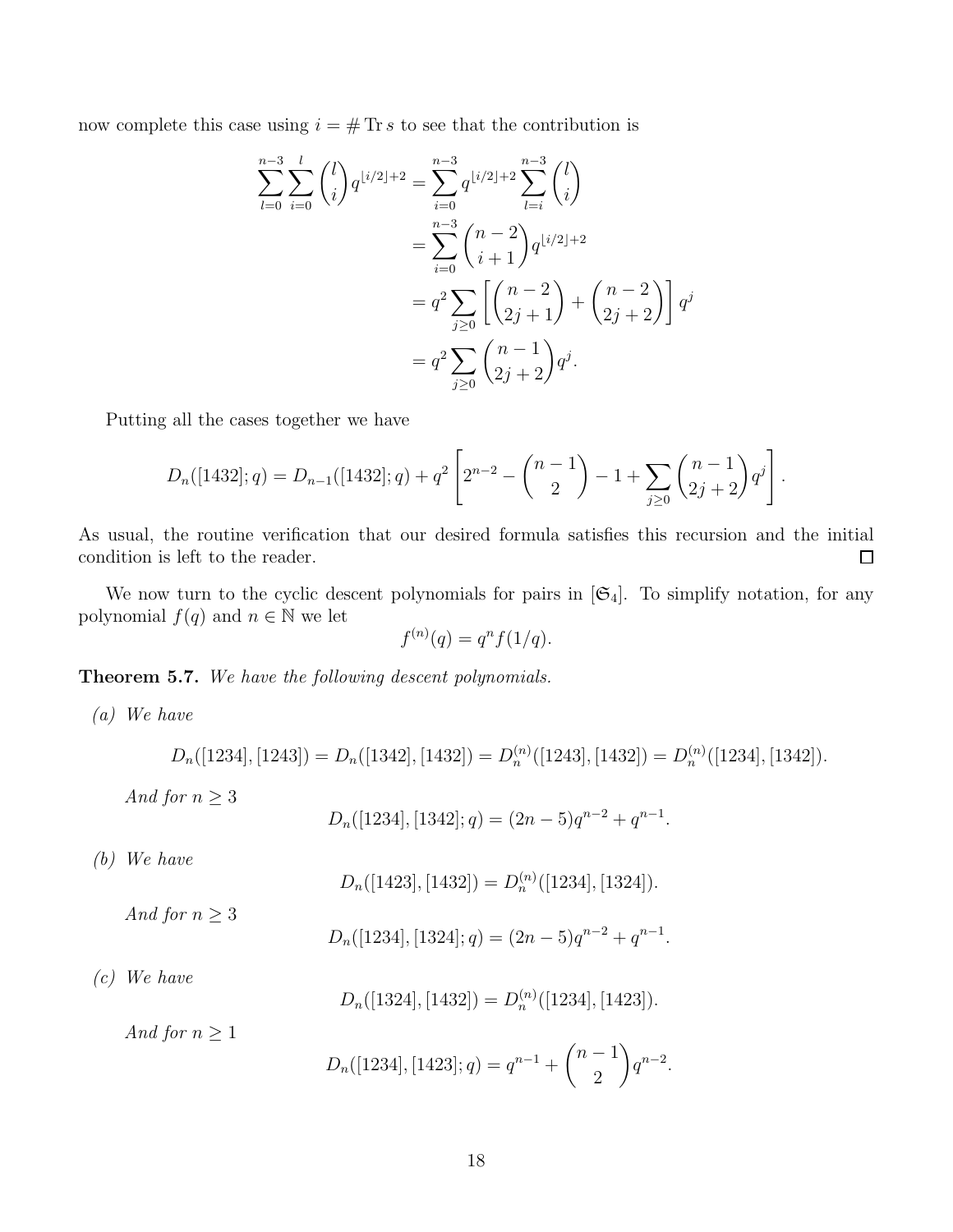(d) We have

 $D_n([1243], [1423]) = D_n([1342], [1423]) = D_n^{(n)}([1243], [1324]) = D_n^{(n)}([1324], [1342]).$ 

And for  $n \geq 1$ 

$$
D_n([1324],[1342];q) = q + \sum_{k=2}^{n-1} (n-k)q^k.
$$

(e) For  $n > 4$  we have

$$
D_n([1243],[1342];q) = q + q^2 + q^{n-1} + q^{n-2}.
$$

(f) For  $n \geq 3$  we have

$$
D_n([1324],[1423];q) = q(1+q)^{n-2}.
$$

*Proof.* We will only prove (a) as the others follow easily in a similar fashion from the descriptions of the avoidance classes in Section [3.](#page-6-0) We adopt the notation of the proof of Theorem [3.2.](#page-7-0)

We will use the description of the generating tree to obtain a recursion for  $D_{n+1}[1243], [1432]$ . Note that if  $n+1$  is inserted in site i of  $\sigma$  to form  $\sigma'$  then

$$
\operatorname{cdes}[\sigma'] = \left\{ \begin{array}{ll} \operatorname{cdes}[\sigma] & \text{if } i \text{ is a cyclic descent}, \\ \operatorname{cdes}[\sigma] + 1 & \text{if } i \text{ is a cyclic ascent}. \end{array} \right.
$$

Since the site before n is always active, these children will give a contribution of  $qD_n(|1243|, |1432|)$ because such a site is a cyclic ascent. In  $\delta$  and  $\epsilon$ , insertion in the other active site gives permutations with  $n-1$  descents. So

$$
D_{n+1}[1243], [1432]) = 2q^{n-1} + qD_n([1243], [1432]).
$$

It is now easy to check that the formula in (a) satisfies this recursion and is also valid at  $n = 3$ , completing the proof. П

For classes avoiding 3 or more patterns, we will only write down the results for those which are not eventually constant. The interested reader can easily compute the polynomials for the remaining classes. We also content ourselves with stating the polynomial for one member of every trivial Wilf equivalence class since the rest can be computed from Lemma [5.1.](#page-13-2)

Theorem 5.8. We have the descent polynomials

$$
D_n([1234],[1342],[1423];q) = D_n([1234],[1324],[1423];q) = (n-2)q^{n-2} + q^{n-1}
$$

and

$$
D_n([1324],[1342],[1423];q) = q \cdot \frac{1-q^{n-1}}{1-q}
$$

for  $n \geq 2$ .

## 6 Open problems and concluding remarks

We collect here various areas for future research in the hopes that the reader will be interested in pursuing this work.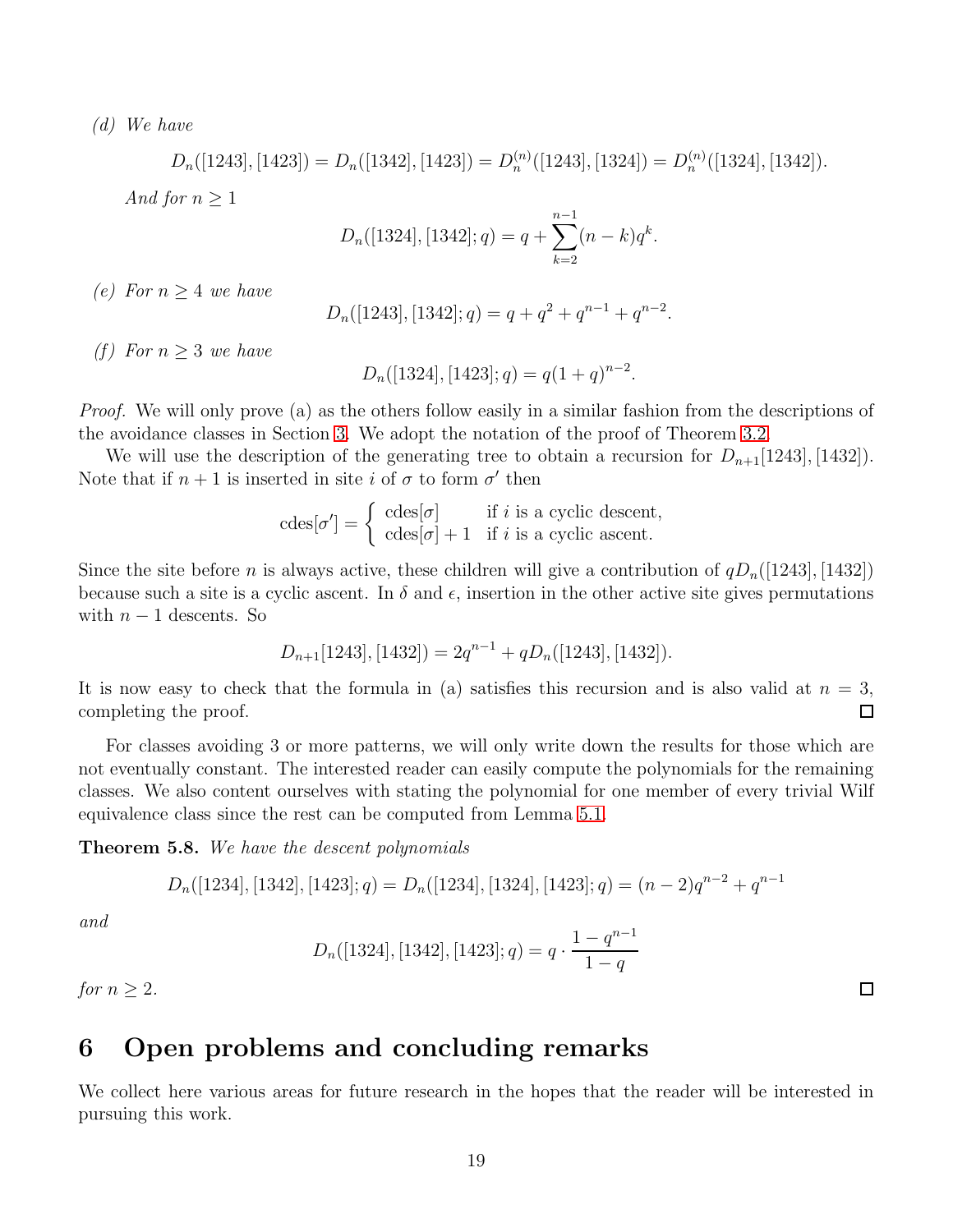### 6.1 Longer patterns

There has been very little work about containment and avoidance for cyclic patterns of length longer than 4. Of course, the cyclic Erdős-Szekeres Theorem, Theorem [2.1](#page-4-0) above, is one such result. There is also a paper of Gray, Lanning and Wang [\[GLW18\]](#page-22-5) where the authors consider cyclic packing (maximizing the number of copies of a given pattern among all the permutations  $[\sigma] \in [\mathfrak{S}_n]$  for some n) and superpatterns (permutations containing all the patterns  $[\pi] \in [\mathfrak{S}_k]$  for some k). It would be interesting to see if there are nice enumerative formulas for classes consisting of cyclic patterns of length 5 and up.

### 6.2 Other statistics

One could study other cyclic statistics. For example, the *peak set* of a linear permutation is

$$
Pk \pi = \{ i \mid \pi_{i-1} < \pi_i > \pi_{i+1} \}
$$

with corresponding *peak number* 

pk  $\pi = \# \mathrm{Pk} \pi$ .

Peaks are an important part of Stembridge's theory of enriched P-partitions [\[Ste97\]](#page-22-10) where P is a partially ordered set. On the enumerative side, the study of permutations which have a given peak set has been a subject of current interest [\[BBPS15,](#page-21-6) [BBS13,](#page-21-7) [BFT16,](#page-21-8) [CVDLO](#page-21-9)<sup>+</sup>17, [DLHIO17a,](#page-22-11) [DLHIO17b,](#page-22-12) [DLHIPL17\]](#page-22-13). Now define the cyclic peak number to be

cpk[ $\pi$ ] =  $\#\{i \mid \pi_{i-1} < \pi_i > \pi_{i+1} \text{ where subscripts are taken modulo } n\}.$ 

As with cdes, this is well defined since it is independent of the choice of representative of  $[\pi]$ . There should be interesting generating functions for the distribution of cpk over avoidance classes, or even for the joint distribution of cdes and cpk. As evidence, we prove one such result.

Theorem 6.1. For  $n \geq 3$ 

$$
\sum_{[\sigma] \in \text{Av}_n([1234],[1342])} q^{\text{cdes}[\sigma]} t^{\text{cpk}[\sigma]} = q^{n-2}t + (2n-6)q^{n-2}t^2 + q^{n-1}t.
$$

*Proof.* Let  $F_n(q, t)$  denote the desired generating function. We proceed as in the proof of Theorem [5.7](#page-17-0) (a) to find a recursion for  $F_{n+1}(q, t)$ . Since the largest element of  $[\sigma]$  is always a cyclic peak, inserting  $n+1$  before n does not change cpk. So this contributes  $qF_n(q,t)$  to the recursion. For  $\delta$  and  $\epsilon$ , inserting  $n + 1$  in the other active site increases the number of peaks to 2. So the contribution from these cases is  $2q^{n-1}t^2$ . In summary

$$
F_{n+1}(q,t) = 2q^{n-1}t^2 + qF_n(q,t)
$$

and the desired polynomial is easily seen to be the solution.

In a recent paper Adin, Gessel, Reiner, and Roichman [\[AGRR20\]](#page-21-10) defined a cyclic analogue of the Hopf algebra of quasisymmetric functions. In this context the cyclic descent set of a linear permutation arises naturally in the description of the product in this algebra. They also raise the following intriguing question.

Question 6.2. Find an analogue of the major index for cyclic permutations that has nice properties, such as a generating function over  $|\mathfrak{S}_n|$  which factors nicely as does the generating function for the ordinary major index over  $\mathfrak{S}_n$ .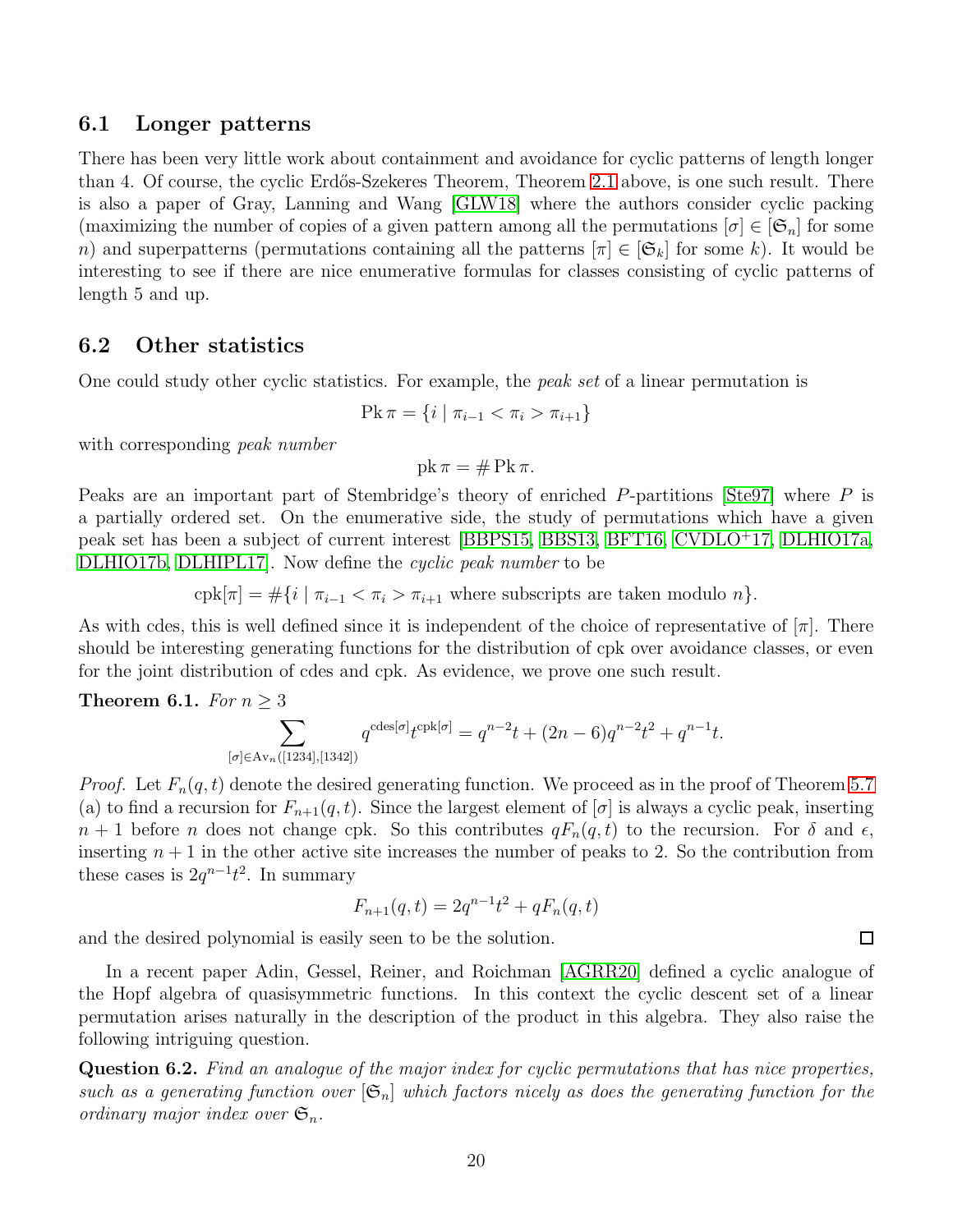### 6.3 Vincular patterns

The study of vincular patterns was originated by Babson and Steingrímsson [\[BS00\]](#page-21-11) and has since become a mainstay of the pattern field. We consider  $\pi$  as a *vincular pattern* if one only counts occurrences in  $\sigma$  where certain adjacent elements of  $\pi$  must also be adjacent in the copy in  $\sigma$ . Such adjacent elements are overlined in  $\pi$ . For example,  $\sigma = 24513$  contains two copies of  $\pi = 132$ , namely 243 and 253. But only 243 is a copy of  $\overline{132}$ . Avoidance and Wilf equivalence are defined in the obvious way. These notions and the corresponding notation carry over to cyclic patterns without change. There are undoubtedly nice results which can be proven about vincular cyclic patterns. As an example, we show how one vincular class is enumerated by the Catalan numbers.

Theorem 6.3. We have

And for  $n \geq$ 

$$
[13\overline{24}] \equiv [1\overline{42}3] \equiv [\overline{13}24] \equiv [2\overline{31}4].
$$
  
 
$$
\# \operatorname{Av}_n[13\overline{24}] = C_{n-1}.
$$

*Proof.* The Wilf equivalences are trivial. To prove the Catalan formula, suppose that  $[\sigma] \in Av_n[13\overline{24}]$ for  $n \geq 2$  and write  $\sigma$  so that  $\sigma_n = n$  and  $\sigma_{n-1} = m$  for some  $m \in [n-1]$ . First notice that  $\sigma = \rho \tau mn$  where  $\rho$  and  $\tau$  are permutations of  $[m+1, n-1]$  and  $[m-1]$ , respectively. For if there are  $x < m < y < n$  with x before y in  $\sigma$  then [xymn] is a copy of [1324]. Furthermore, it is clear that  $[m\rho]$  and  $[\tau m]$  must avoid the forbidden pattern.

We claim the if  $\sigma = \rho \tau mn$  where  $\rho$  and  $\tau$  obey the restrictions of the previous paragraph then  $[\sigma]$  avoids [1324]. Suppose, towards a contradiciton, that a copy  $|\kappa| = |wyxz|$  exists with  $wyxz$  order isomorphic to 1324. Consider the elements x and z which play the roles of 2 and 4. The possibility that they are m and n, respectively, is ruled out by the fact that every element of  $\rho$  is larger than every element of  $\tau$ . If  $z \in \tau m$  then all of  $\kappa$  must be in this subsequence since z is the largest element of the copy. But this is impossible since  $[\tau m]$  avoids the bad pattern. Finally, suppose  $z \in \rho$ . This forces  $x \in \rho$  since it is comes cyclically just before z, and n is too large to be x. We must also have  $y \in \rho$  since  $x \leq y \leq z$ . But now there is no possible choice for w. Indeed, if  $w \in [m\rho]$  then  $[\kappa]$  is in this subsequence, contradicting our assumption. And if  $w \in \tau$  then it could be replaced by m since  $x, y, z > m$ , yielding the same contradiction as before.

From the first two paragraphs we immediately get the recursion

$$
# Av_n[13\overline{24}] = \sum_{m=1}^{n-1} # Av_m[13\overline{24}] \cdot # Av_{n-m}[13\overline{24}].
$$

From this the Catalan enumeration follows by induction.

It appears that sometimes rather than trying to find the size of the avoidance class directly, it may be easier to use exponential generating functions. Given a set of (possibly vincular) patterns  $[\Pi]$ , let

$$
E[\Pi] = \sum_{n\geq 0} \# \operatorname{Av}_n[\Pi] \frac{x^n}{n!}.
$$

We have the following conjectures for two vincular avoidance classes. Once the corresponding differential equation is proved, an explicit solution can easily found using separation of variables.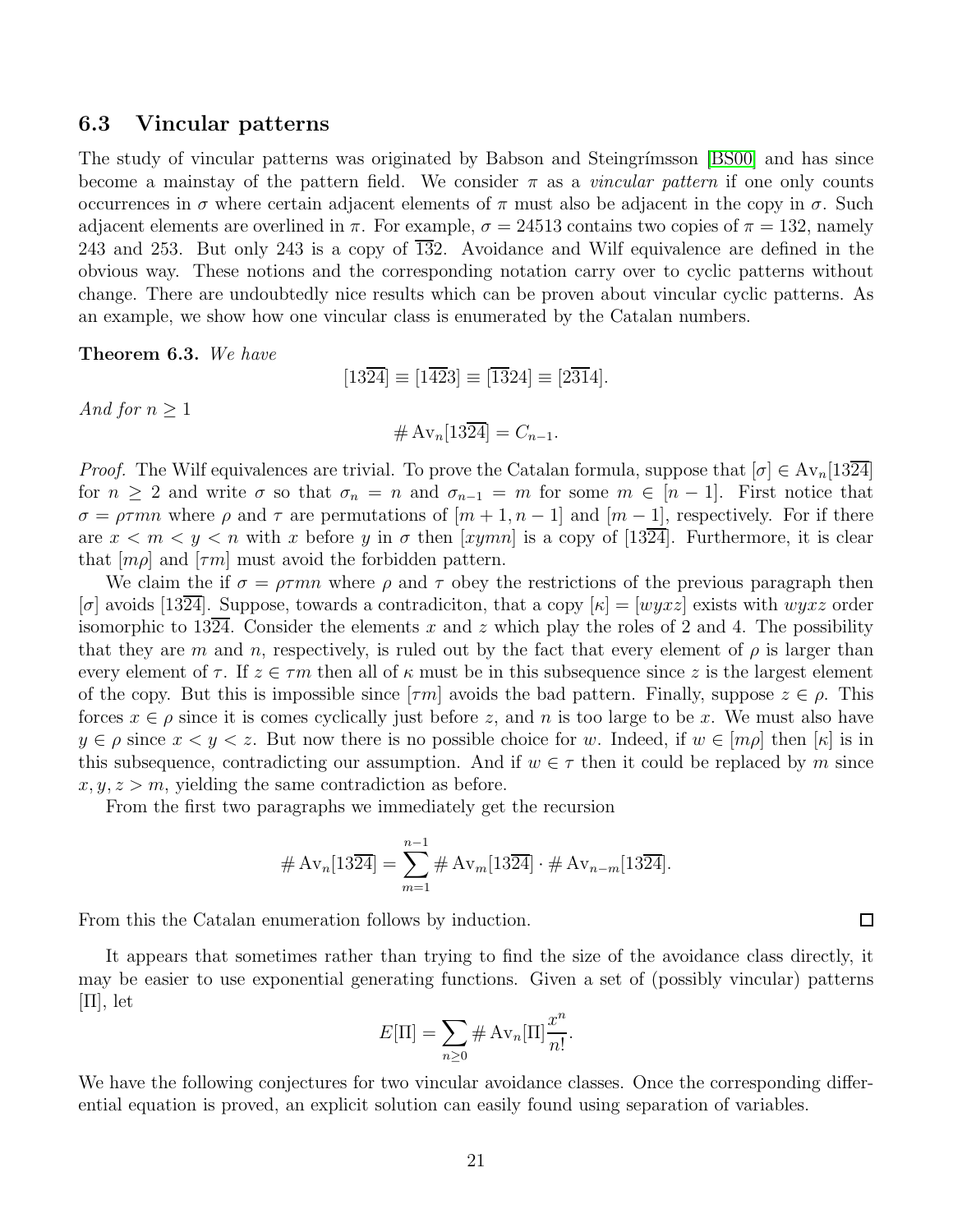Conjecture 6.4. We have the following.

1. If  $E = E[123]$  then  $E' = E^2 - E + 1.$ 2. If  $E = E[213]$  then  $E' = e^{E - \frac{x^2}{2}}.$ 

## References

- <span id="page-21-10"></span>[AGRR20] Ron M. Adin, Ira M. Gessel, Victor Reiner, and Yuval Roichman. Cyclic quasisymmetric functions. Sém. Lothar. Combin., 82B:Art. 67, 12, 2020.
- <span id="page-21-4"></span>[BBMD<sup>+</sup>02] Cyril Banderier, Mireille Bousquet-Mélou, Alain Denise, Philippe Flajolet, Danièle Gardy, and Dominique Gouyou-Beauchamps. Generating functions for generating trees. volume 246, pages 29–55. 2002. Formal power series and algebraic combinatorics (Barcelona, 1999).
- <span id="page-21-6"></span>[BBPS15] Sara Billey, Krzysztof Burdzy, Soumik Pal, and Bruce E. Sagan. On meteors, earthworms and WIMPs. Ann. Appl. Probab., 25(4):1729–1779, 2015.
- <span id="page-21-7"></span>[BBS13] Sara Billey, Krzysztof Burdzy, and Bruce E. Sagan. Permutations with given peak set. J. Integer Seq., 16(6):Article 13.6.1, 18, 2013.
- <span id="page-21-8"></span>[BFT16] Sara Billey, Matthew Fahrbach, and Alan Talmage. Coefficients and roots of peak polynomials. Exp. Math., 25(2):165–175, 2016.
- <span id="page-21-5"></span>[BM03] Mireille Bousquet-Mélou. Four classes of pattern-avoiding permutations under one roof: generating trees with two labels. volume 9, pages Research paper 19, 31. 2002/03. Permutation patterns (Otago, 2003).
- <span id="page-21-0"></span>[Bon04] Miklos Bona. *Combinatorics of permutations*. Discrete Mathematics and its Applications (Boca Raton). Chapman & Hall/CRC, Boca Raton, FL, 2004.
- <span id="page-21-11"></span>[BS00] Eric Babson and Einar Steingr´ımsson. Generalized permutation patterns and a classification of the Mahonian statistics. *S* $\acute{e}m$ . *Lothar. Combin.*, 44:Art. B44b, 18, 2000.
- <span id="page-21-2"></span>[Cal] David Callan. Pattern avoidance in circular permutations. Preprint arXiv:0210014.
- <span id="page-21-3"></span>[CGHK78] F. R. K. Chung, R. L. Graham, V. E. Hoggatt, Jr., and M. Kleiman. The number of Baxter permutations. J. Combin. Theory Ser. A, 24(3):382–394, 1978.
- <span id="page-21-9"></span>[CVDLO<sup>+</sup>17] Francis Castro-Velez, Alexander Diaz-Lopez, Rosa Orellana, José Pastrana, and Rita Zevallos. The number of permutations with the same peak set for signed permutations. J. Comb., 8(4):631–652, 2017.
- <span id="page-21-1"></span>[DDJ<sup>+</sup>12] Theodore Dokos, Tim Dwyer, Bryan P. Johnson, Bruce E. Sagan, and Kimberly Selsor. Permutation patterns and statistics. Discrete Math., 312(18):2760–2775, 2012.